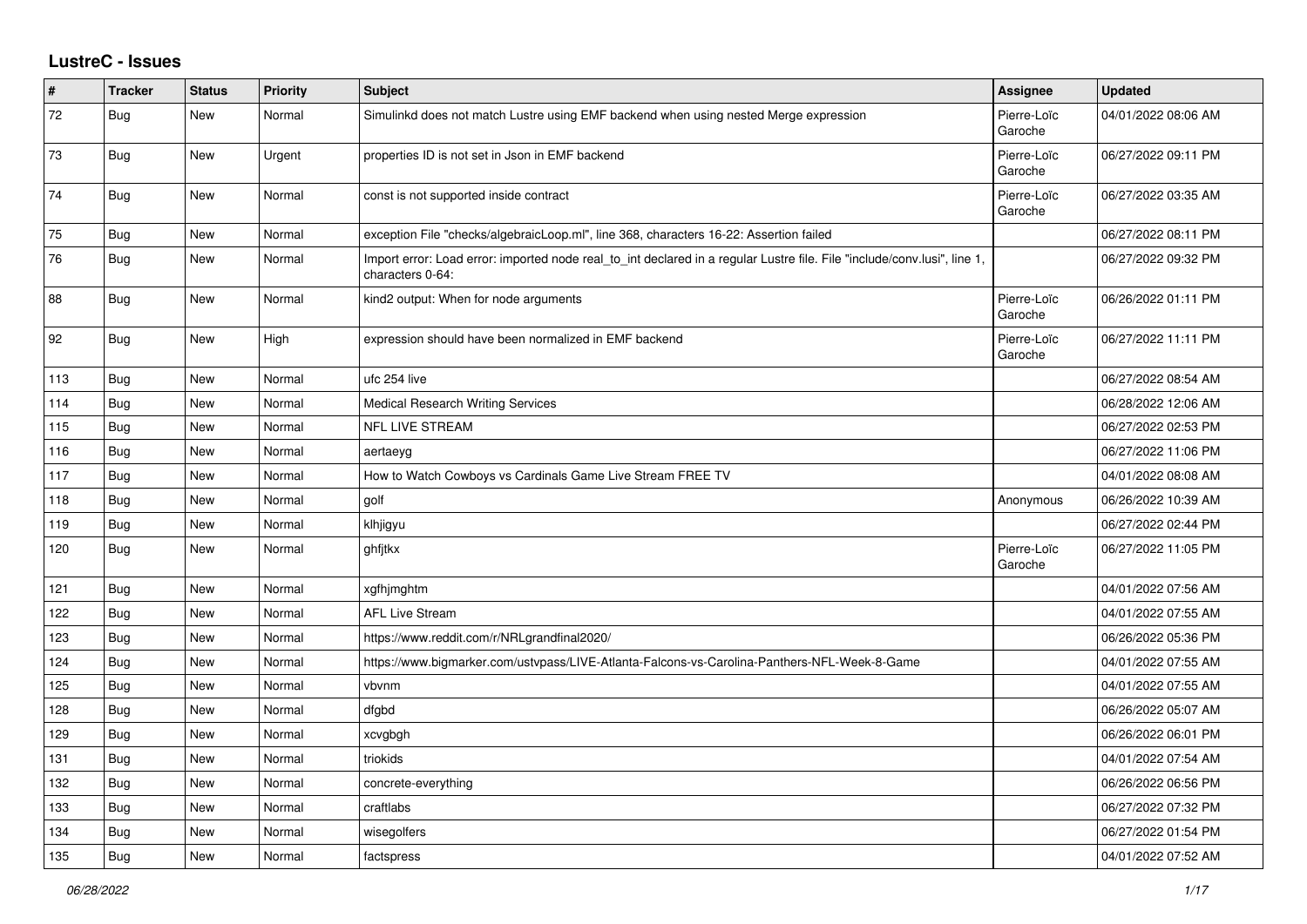| #   | <b>Tracker</b> | <b>Status</b> | <b>Priority</b> | <b>Subject</b>                    | Assignee               | <b>Updated</b>      |
|-----|----------------|---------------|-----------------|-----------------------------------|------------------------|---------------------|
| 136 | Bug            | New           | Normal          | snappow                           |                        | 06/26/2022 12:51 PM |
| 137 | <b>Bug</b>     | New           | Normal          | hcbets                            |                        | 04/01/2022 07:52 AM |
| 138 | Bug            | New           | Normal          | own-sweethome                     |                        | 06/27/2022 08:22 PM |
| 139 | Bug            | <b>New</b>    | Normal          | relseo                            |                        | 06/28/2022 12:24 AM |
| 140 | <b>Bug</b>     | New           | Normal          | sugarbalanceusa                   |                        | 06/28/2022 12:05 AM |
| 143 | Bug            | New           | Normal          | Bob lace front wigs               |                        | 06/27/2022 11:42 PM |
| 144 | Bug            | <b>New</b>    | Normal          | curly bob lace front wigs         |                        | 06/26/2022 01:44 PM |
| 145 | Bug            | New           | Normal          | abdulbaissagar                    |                        | 06/27/2022 08:45 PM |
| 146 | Bug            | New           | Normal          | bayabais                          |                        | 06/27/2022 12:39 PM |
| 147 | <b>Bug</b>     | <b>New</b>    | Normal          | xzxgfufi                          |                        | 04/01/2022 07:54 AM |
| 148 | Bug            | New           | Normal          | zxZdfg                            |                        | 04/01/2022 08:01 AM |
| 149 | Bug            | New           | Normal          | dftgy                             |                        | 06/27/2022 01:11 AM |
| 150 | Bug            | New           | Normal          | dfgh                              |                        | 06/27/2022 05:59 PM |
| 152 | <b>Bug</b>     | New           | High            | professional bridal makeup artist | Christophe<br>Garion   | 06/26/2022 05:44 PM |
| 153 | <b>Bug</b>     | New           | Normal          | urgent loan online                | Christophe<br>Garion   | 06/27/2022 03:27 AM |
| 154 | Bug            | New           | Normal          | fdgyyrut gyrtrw                   |                        | 06/27/2022 01:21 AM |
| 155 | Bug            | New           | Normal          | Cant access my cash app account   | Pierre-Loïc<br>Garoche | 06/27/2022 09:11 PM |
| 156 | Bug            | New           | Normal          | Access old cash app account       |                        | 04/01/2022 08:00 AM |
| 157 | <b>Bug</b>     | New           | Normal          | Forget cash app pin               |                        | 06/27/2022 11:41 PM |
| 158 | Bug            | New           | Normal          | dfghj zcvgh                       |                        | 06/27/2022 07:28 AM |
| 159 | Bug            | New           | Normal          | xfguih njgkh                      |                        | 06/26/2022 11:38 PM |
| 160 | Bug            | New           | Normal          | rtyuiv wbhyu                      |                        | 04/01/2022 07:56 AM |
| 161 | <b>Bug</b>     | New           | Normal          | dfdrtyuio                         |                        | 06/27/2022 07:21 PM |
| 162 | Bug            | New           | Normal          | gfyuik9                           | Hamza<br>Bourbouh      | 04/01/2022 08:01 AM |
| 163 | Bug            | New           | Normal          | jknjopl[                          |                        | 04/01/2022 07:58 AM |
| 164 | Bug            | New           | Normal          | dfgbd                             |                        | 06/27/2022 10:23 AM |
| 165 | <b>Bug</b>     | New           | Normal          | dfgbd                             |                        | 04/01/2022 07:57 AM |
| 166 | <b>Bug</b>     | New           | Normal          | dfgbd                             |                        | 04/01/2022 07:57 AM |
| 167 | <b>Bug</b>     | New           | Normal          | instant loan without documents    | Anonymous              | 06/27/2022 02:27 AM |
| 168 | <b>Bug</b>     | New           | Normal          | UFC 256 Live Stream Online        |                        | 06/27/2022 11:47 PM |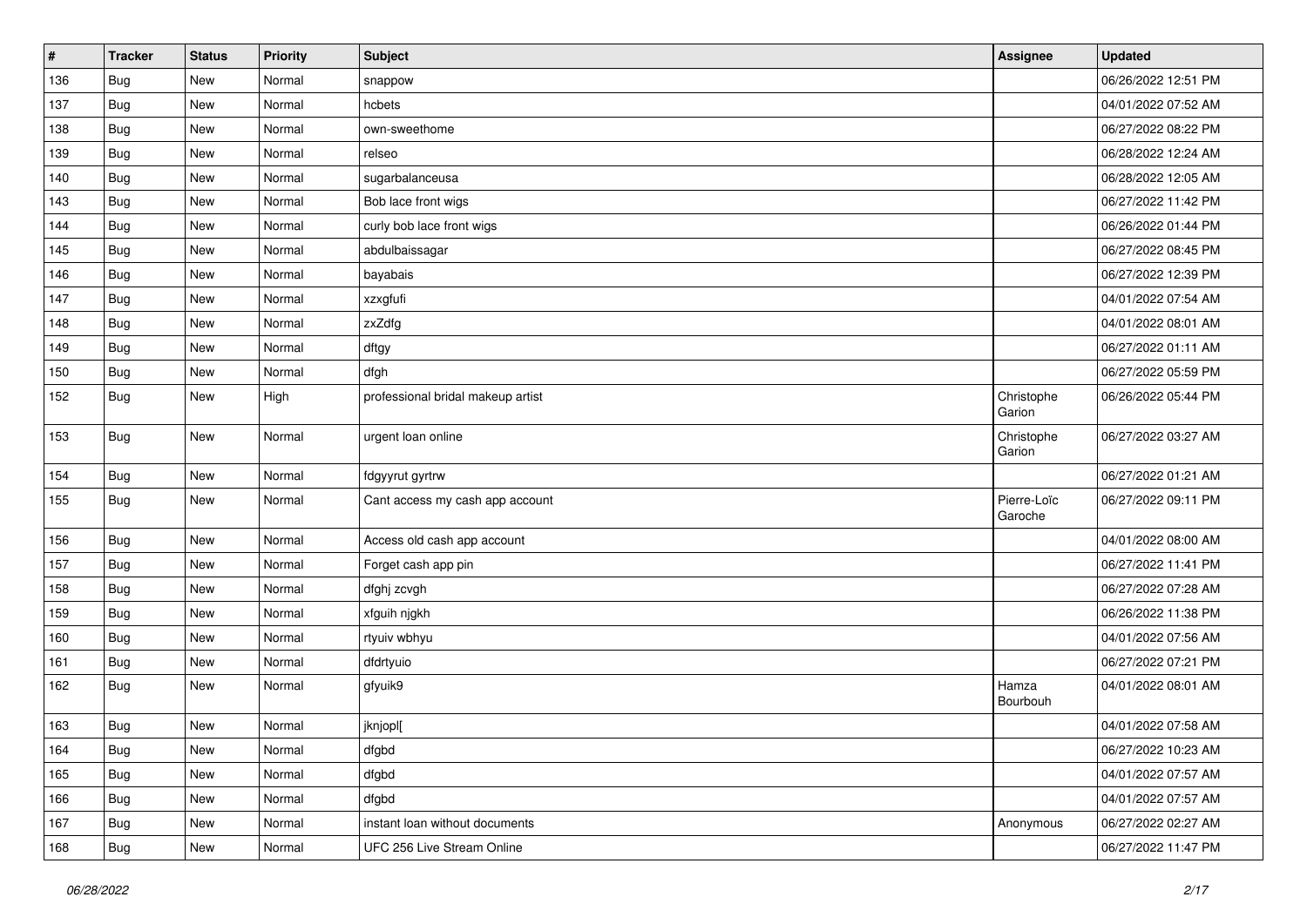| #   | <b>Tracker</b> | <b>Status</b> | <b>Priority</b> | <b>Subject</b>                                                                                               | <b>Assignee</b>        | <b>Updated</b>      |
|-----|----------------|---------------|-----------------|--------------------------------------------------------------------------------------------------------------|------------------------|---------------------|
| 169 | Bug            | <b>New</b>    | Normal          | CV Maker - UAE CV Writing Agency                                                                             |                        | 06/27/2022 11:37 PM |
| 176 | Bug            | <b>New</b>    | Normal          | instant loan without documents                                                                               |                        | 06/18/2022 01:43 PM |
| 178 | Bug            | New           | Normal          | transparent lace wigs                                                                                        |                        | 06/27/2022 11:04 PM |
| 179 | Bug            | <b>New</b>    | Normal          | body wave                                                                                                    |                        | 04/01/2022 08:41 AM |
| 181 | Bug            | <b>New</b>    | Normal          | <b>Healthcare Custom Writing Services</b>                                                                    |                        | 06/27/2022 11:52 PM |
| 182 | Bug            | <b>New</b>    | Normal          | <b>Healthcare Custom Writing Services</b>                                                                    |                        | 06/27/2022 11:00 PM |
| 183 | Bug            | <b>New</b>    | Normal          | Nursing Assignment Help Online                                                                               |                        | 06/27/2022 04:41 PM |
| 184 | Bug            | <b>New</b>    | Normal          | Affordable Business Writing Services                                                                         |                        | 06/27/2022 01:09 PM |
| 185 | Bug            | <b>New</b>    | Normal          | Non-Plagiarized Research Writing                                                                             |                        | 06/27/2022 03:20 PM |
| 187 | Bug            | <b>New</b>    | Normal          | High Quality Replic 350 V2 Carbon                                                                            |                        | 04/01/2022 08:40 AM |
| 188 | Bug            | New           | Normal          | Why are university students buying assignments online?                                                       | Pierre-Loïc<br>Garoche | 06/27/2022 11:45 PM |
| 189 | <b>Bug</b>     | New           | Normal          | <b>College Biology Writing Services</b>                                                                      |                        | 06/26/2022 12:50 PM |
| 190 | Bug            | <b>New</b>    | Normal          | All About Cash App Transfer Fail Problems                                                                    |                        | 06/27/2022 08:45 PM |
| 191 | Bug            | <b>New</b>    | Normal          | <b>B2B Branding</b>                                                                                          |                        | 06/13/2022 12:50 AM |
| 192 | Bug            | <b>New</b>    | Normal          | The code Caffe                                                                                               |                        | 05/09/2022 10:16 AM |
| 193 | Bug            | <b>New</b>    | Normal          | 18% Discount on Homeopathic medicines                                                                        |                        | 06/26/2022 03:13 PM |
| 194 | <b>Bug</b>     | <b>New</b>    | Normal          | lace closure wigs                                                                                            |                        | 06/27/2022 07:56 PM |
| 195 | Bug            | <b>New</b>    | Normal          | homoeobazaar                                                                                                 |                        | 04/01/2022 08:23 AM |
| 196 | Bug            | <b>New</b>    | Normal          | Homoeobazaar For Homeopathy Medicines                                                                        |                        | 06/27/2022 02:18 PM |
| 197 | Bug            | <b>New</b>    | Normal          | SBL JABORANDI PLUS HAIR OIL - COMPLETE SCALP CARE (100ML)                                                    |                        | 06/27/2022 11:35 AM |
| 198 | Bug            | <b>New</b>    | Normal          | DR. RECKEWEG R42 (HAEMOVENIN) (22ML)                                                                         |                        | 06/26/2022 05:31 AM |
| 199 | Bug            | <b>New</b>    | Normal          | SBL CLEARSTONE DROPS (30ML)                                                                                  |                        | 04/01/2022 08:23 AM |
| 200 | Bug            | <b>New</b>    | Normal          | uiopi[o                                                                                                      |                        | 06/28/2022 12:33 AM |
| 201 | Bug            | <b>New</b>    | Normal          | closure wig                                                                                                  |                        | 06/26/2022 07:50 PM |
| 202 | Bug            | <b>New</b>    | Normal          | blonde wig                                                                                                   |                        | 06/27/2022 06:27 PM |
| 203 | Bug            | New           | Low             | Airport Taxi Guildford                                                                                       | Anonymous              | 06/26/2022 06:03 PM |
| 205 | Bug            | New           | Low             | Mens Designer Glasses                                                                                        |                        | 06/28/2022 12:17 AM |
| 206 | <b>Bug</b>     | New           | Low             | <b>Cheap Electric Bikes</b>                                                                                  |                        | 06/26/2022 07:00 PM |
| 208 | <b>Bug</b>     | New           | Normal          | Why Cash app won't let me send money if scammed?                                                             |                        | 04/01/2022 08:54 AM |
| 209 | <b>Bug</b>     | New           | Normal          | Neglect to access old Cash App account considering message notice issue? Contact help.                       |                        | 06/27/2022 08:49 PM |
| 210 | <b>Bug</b>     | New           | Normal          | Issue with check symbol in Cash App? Dial assist number with calling Cash App customer service phone number. |                        | 06/27/2022 07:16 PM |
| 211 | Bug            | New           | Normal          | Problem in Cash App rebate? Call Cash App customer service number for help.                                  |                        | 06/27/2022 09:05 PM |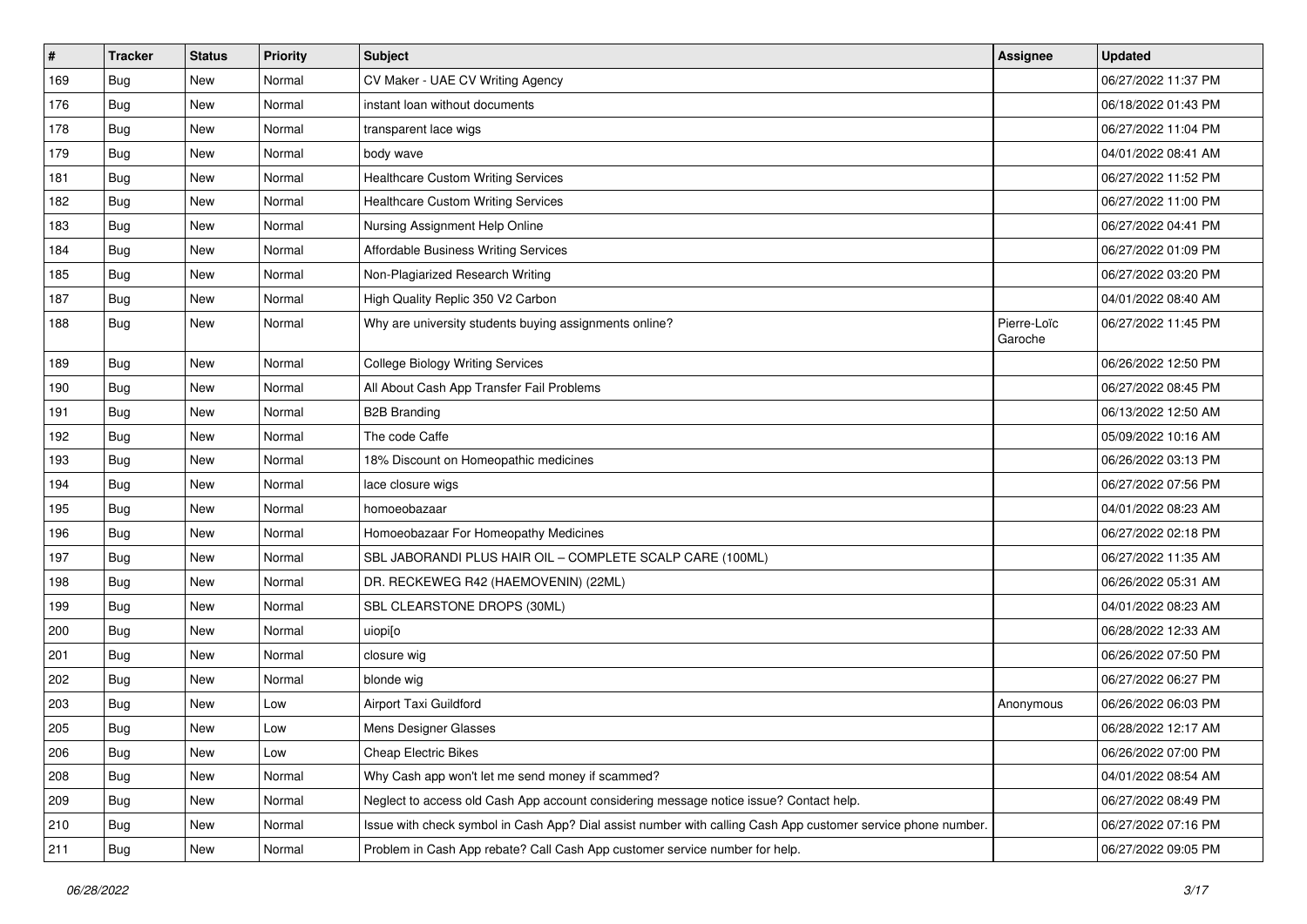| $\pmb{\#}$ | <b>Tracker</b> | <b>Status</b> | <b>Priority</b> | <b>Subject</b>                                                           | <b>Assignee</b>        | <b>Updated</b>      |
|------------|----------------|---------------|-----------------|--------------------------------------------------------------------------|------------------------|---------------------|
| 213        | <b>Bug</b>     | <b>New</b>    | Normal          | fix HP Notebook Missing Operating System Error Message                   |                        | 04/01/2022 08:53 AM |
| 215        | Bug            | <b>New</b>    | Normal          | How For Top Level Cell Phone For You                                     |                        | 06/27/2022 09:19 PM |
| 217        | Bug            | <b>New</b>    | Normal          | How this service matter most?                                            |                        | 06/27/2022 06:48 PM |
| 218        | Bug            | New           | Normal          | Popular Educational trends                                               |                        | 06/27/2022 03:49 AM |
| 219        | Bug            | <b>New</b>    | Normal          | Free Ringtones for Cell Phones.                                          |                        | 06/27/2022 11:03 PM |
| 221        | Bug            | <b>New</b>    | Normal          | The Best APk                                                             |                        | 04/01/2022 08:49 AM |
| 222        | <b>Bug</b>     | <b>New</b>    | Normal          | Social Profile links                                                     |                        | 06/27/2022 01:15 PM |
| 223        | Bug            | New           | Normal          | WhatsApp Plus: Download, Update and Themes                               |                        | 06/03/2022 08:07 PM |
| 225        | Bug            | <b>New</b>    | Normal          | instant personal loan                                                    |                        | 06/27/2022 02:20 PM |
| 226        | Bug            | <b>New</b>    | Normal          | How to find reliable service reviews                                     | Anonymous              | 04/01/2022 08:46 AM |
| 227        | Bug            | <b>New</b>    | Normal          | Cash App Help & Solutions - Here You Will Get Better Assistance          |                        | 06/25/2022 11:21 PM |
| 228        | Bug            | <b>New</b>    | Normal          | Why Does Cash App Transaction Failed? - Here Is the Answer               |                        | 06/27/2022 10:20 PM |
| 230        | Bug            | <b>New</b>    | Normal          | Add Money To Cash App Card - Auto Cash Apps                              |                        | 06/26/2022 11:25 AM |
| 231        | Bug            | New           | Normal          | Is the ringtone download difficult or not?                               | Pierre-Loïc<br>Garoche | 06/26/2022 11:30 AM |
| 232        | Bug            | New           | Normal          | FM whatsapp messaging app.                                               |                        | 06/27/2022 10:04 AM |
| 233        | Bug            | <b>New</b>    | Normal          | Anauthorsway.com: My User Experience                                     |                        | 06/27/2022 12:02 PM |
| 234        | Bug            | <b>New</b>    | Normal          | My Personal Experience With the College Writing Services                 |                        | 06/27/2022 11:31 PM |
| 235        | Bug            | <b>New</b>    | Low             | HP Printer Assistant Software   Download & Install HP Assistant          |                        | 06/27/2022 10:48 AM |
| 236        | Bug            | <b>New</b>    | Normal          | HP Printer Assistant Software   Download & Install HP Assistant          |                        | 04/01/2022 08:16 AM |
| 238        | Bug            | <b>New</b>    | Low             | HP Printer Assistant Software   Download & Install HP Assistant          |                        | 04/01/2022 08:16 AM |
| 239        | Bug            | <b>New</b>    | Normal          | Algunas características más de Choices MOD APK                           |                        | 06/25/2022 10:05 AM |
| 244        | Bug            | <b>New</b>    | Normal          | Quels sont les avantages des stations de radio en ligne.                 |                        | 06/27/2022 08:46 PM |
| 245        | Bug            | New           | Normal          | Write My Essay For Me Cheap                                              |                        | 06/27/2022 11:15 AM |
| 246        | Bug            | <b>New</b>    | Normal          | The Beast App                                                            |                        | 06/27/2022 07:03 PM |
| 247        | Bug            | New           | Normal          | best 4 Channel Amp                                                       |                        | 06/26/2022 02:47 PM |
| 248        | Bug            | <b>New</b>    | Normal          | Mobile ringtones and attractiveness ringtones                            |                        | 06/27/2022 05:51 PM |
| 249        | Bug            | <b>New</b>    | Normal          | Steps to Activate Cash App Card in Less then 2 Minutes - Get Information | Pierre-Loïc<br>Garoche | 06/21/2022 07:52 PM |
| 250        | Bug            | New           | Normal          | Reviews of phone ringtones                                               |                        | 06/27/2022 07:29 AM |
| 251        | Bug            | New           | Normal          | All About Cash App Transfer Fail Problems                                | Pierre-Loïc<br>Garoche | 06/27/2022 10:19 PM |
| 252        | Bug            | New           | Normal          | Samsung U600 - Is Essential Business And Personal Phone                  |                        | 04/04/2022 04:45 AM |
| 253        | Bug            | New           | Normal          | Florence Lawrence                                                        |                        | 06/27/2022 12:18 PM |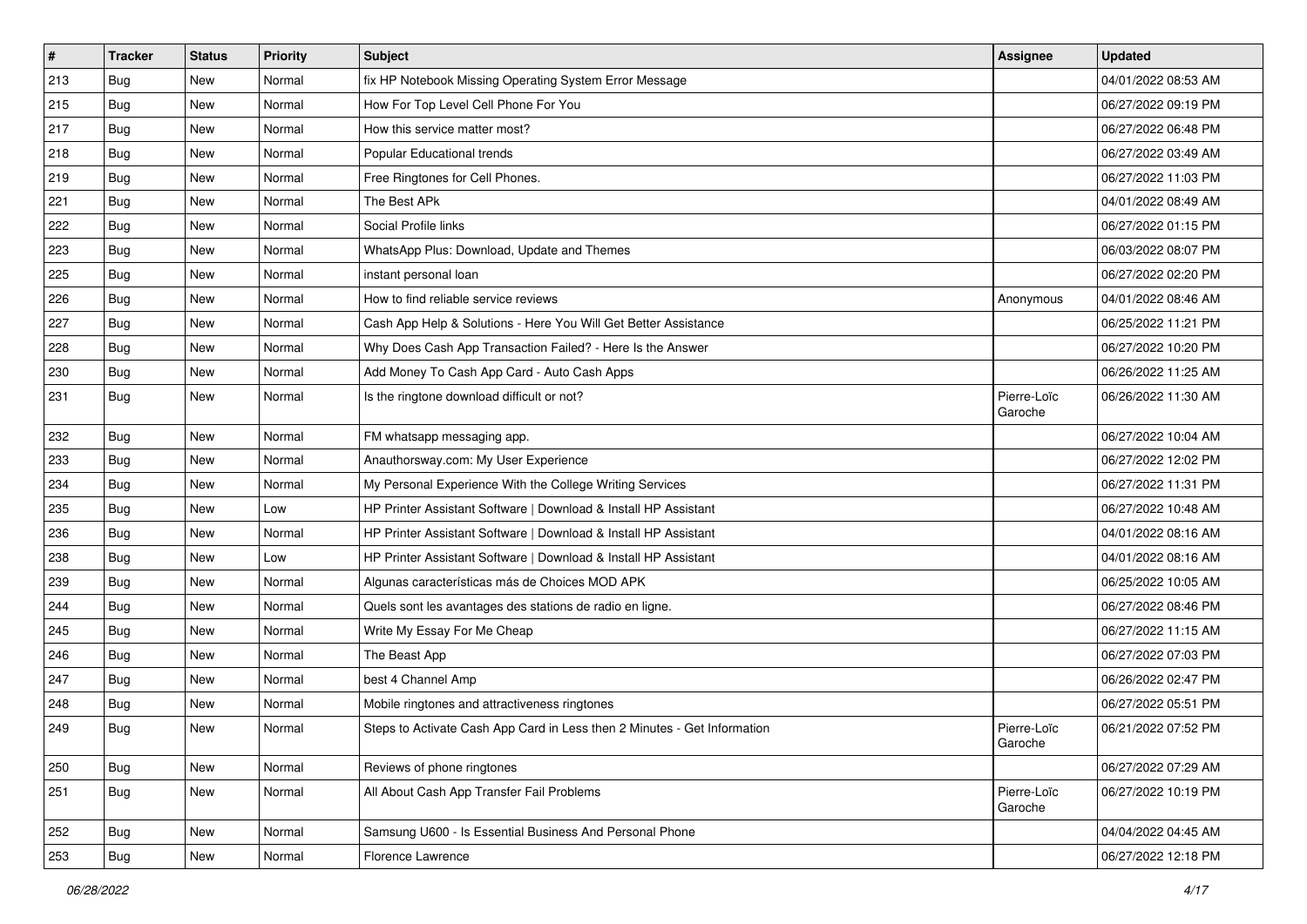| $\sharp$ | <b>Tracker</b> | <b>Status</b> | Priority  | Subject                                                             | <b>Assignee</b>        | <b>Updated</b>      |
|----------|----------------|---------------|-----------|---------------------------------------------------------------------|------------------------|---------------------|
| 256      | <b>Bug</b>     | <b>New</b>    | Normal    | <b>Fake Travis Scott Shoes</b>                                      |                        | 04/01/2022 08:12 AM |
| 257      | Bug            | <b>New</b>    | Normal    | Best latte machines                                                 |                        | 06/26/2022 11:07 AM |
| 258      | Bug            | <b>New</b>    | Normal    | Fake Nike Dunk High AMBUSH Deep Royal                               |                        | 06/27/2022 08:50 PM |
| 259      | Bug            | <b>New</b>    | Normal    | call center services                                                |                        | 06/26/2022 01:30 AM |
| 260      | <b>Bug</b>     | New           | Normal    | Web Design Services Near Me                                         |                        | 06/26/2022 11:55 AM |
| 261      | Bug            | <b>New</b>    | Normal    | Ringtone Downloads - Easy Ways Come Up With Your Own Ringtones      |                        | 06/27/2022 11:43 PM |
| 262      | Bug            | <b>New</b>    | Normal    | It this true to dealing Wuth                                        |                        | 06/27/2022 08:39 AM |
| 264      | Bug            | <b>New</b>    | Normal    | We Buy Your Unwanted Car                                            | Corentin<br>Lauverjat  | 06/26/2022 11:42 AM |
| 265      | Bug            | <b>New</b>    | Normal    | 3 Faq's On Downloading To Your Apple Ipod                           |                        | 06/26/2022 01:26 PM |
| 267      | Bug            | <b>New</b>    | Normal    | How To Use Internet Radio Services To Listen To Your Favorite Songs |                        | 06/27/2022 09:03 PM |
| 268      | Bug            | <b>New</b>    | Normal    | Fashionj                                                            |                        | 04/01/2022 08:20 AM |
| 269      | Bug            | <b>New</b>    | Normal    | Is there such a site for app design?                                | Anonymous              | 06/27/2022 12:47 PM |
| 270      | Bug            | <b>New</b>    | Normal    | Logo Mansion                                                        | Christophe<br>Garion   | 04/01/2022 08:20 AM |
| 273      | Bug            | <b>New</b>    | High      | assignment help online                                              |                        | 04/01/2022 08:17 AM |
| 274      | Bug            | <b>New</b>    | Normal    | How AI is transforming coupon marketing campaigns?                  | Anonymous              | 06/27/2022 01:54 PM |
| 275      | <b>Bug</b>     | <b>New</b>    | Normal    | Activate Cash App Card With Or Without QR - Step By Step Guide      | Pierre-Loïc<br>Garoche | 06/27/2022 09:01 PM |
| 278      | Bug            | <b>New</b>    | Normal    | Cash App Help & Solutions - Here You Will Get Better Assistance     |                        | 06/27/2022 10:40 PM |
| 279      | Bug            | <b>New</b>    | High      | What is an essential feature of an internal communications app?     |                        | 06/27/2022 05:40 PM |
| 280      | Bug            | <b>New</b>    | Normal    | Pacific Web Design                                                  |                        | 06/26/2022 08:18 PM |
| 282      | Bug            | <b>New</b>    | Normal    | Activate Cash App Card: Learn Simple Steps & Fix Errors             |                        | 06/27/2022 01:08 PM |
| 283      | Bug            | New           | Normal    | Cash App To PayPal Transfer Money - Check Out The Steps Here        |                        | 04/01/2022 08:17 AM |
| 284      | Bug            | <b>New</b>    | Normal    | All About Cash App Transfer Fail Problems                           |                        | 06/26/2022 03:15 PM |
| 285      | Bug            | <b>New</b>    | Normal    | Have you ever written an essay?                                     |                        | 06/27/2022 08:05 PM |
| 286      | Bug            | New           | Normal    | All About Cash App Transfer Fail Problems                           |                        | 04/01/2022 07:49 AM |
| 287      | Bug            | New           | Normal    | Make shopping easier                                                |                        | 04/01/2022 08:41 AM |
| 288      | Bug            | New           | Normal    | Make shopping easier                                                |                        | 04/01/2022 07:56 AM |
| 289      | Bug            | New           | Normal    | Recover Yahoo Mail Forgotten Password - Explore Kanata Chinese      |                        | 06/27/2022 11:03 PM |
| 292      | Bug            | New           | Normal    | Venmo to Cash App Transfer Of Money- Explore Here                   |                        | 06/27/2022 03:27 PM |
| 293      | Bug            | New           | Immediate | <b>CMT Direct Wix</b>                                               | Anonymous              | 04/01/2022 07:21 AM |
| 295      | Bug            | New           | Normal    | Headliner Repair Services in Jonesboro GA                           |                        | 04/01/2022 07:21 AM |
| 296      | Bug            | New           | Normal    | Window Tinting Services in Jonesboro GA                             |                        | 04/01/2022 07:21 AM |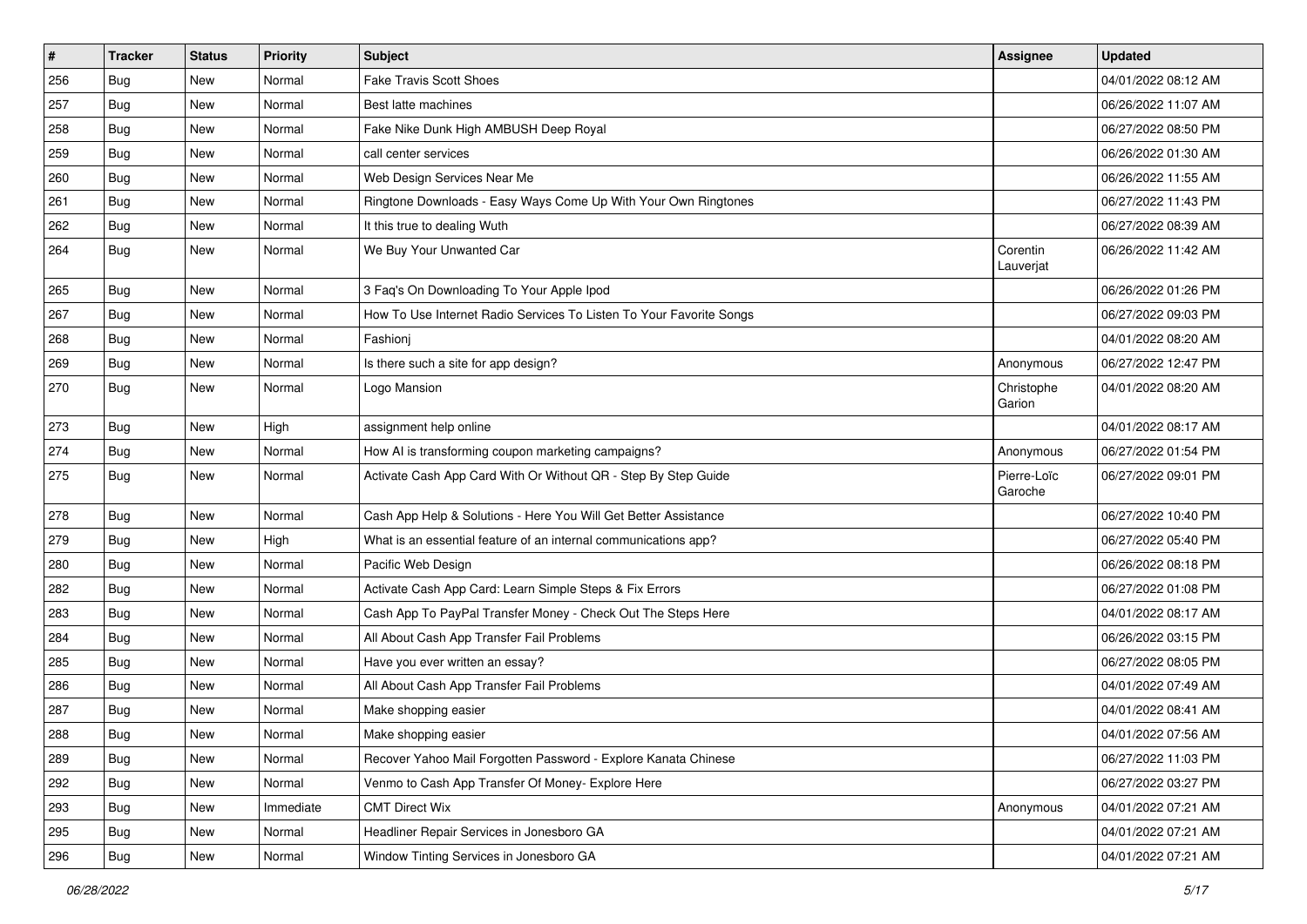| $\vert$ # | <b>Tracker</b> | <b>Status</b> | Priority | <b>Subject</b>                                        | <b>Assignee</b> | <b>Updated</b>      |
|-----------|----------------|---------------|----------|-------------------------------------------------------|-----------------|---------------------|
| 297       | Bug            | New           | Normal   | Auto Lighting Installation Services in Norcross GA    |                 | 04/01/2022 07:21 AM |
| 298       | Bug            | New           | Normal   | Car Stereo Installation Services in Norcross GA       |                 | 04/01/2022 07:20 AM |
| 299       | Bug            | New           | Normal   | Brake Caliper Painting Services in Norcross GA        |                 | 04/01/2022 07:20 AM |
| 300       | Bug            | New           | Normal   | Wheels Powder Coating Services in Norcross GA         |                 | 04/15/2022 01:45 PM |
| 301       | Bug            | New           | Normal   | Vehicle Electronics Services in Norcross GA           |                 | 04/01/2022 07:18 AM |
| 302       | Bug            | <b>New</b>    | Normal   | Auto Electrical Repair Services in Norcross GA        |                 | 06/26/2022 07:49 PM |
| 303       | Bug            | New           | Normal   | Car Wrapping Services in Norcross GA                  |                 | 04/01/2022 07:22 AM |
| 304       | Bug            | New           | Normal   | Keyless Entry Services in Norcross GA                 |                 | 04/01/2022 07:19 AM |
| 305       | Bug            | New           | Normal   | Headliner Repair Services in Norcross GA              |                 | 04/01/2022 07:19 AM |
| 306       | Bug            | New           | Normal   | Window Tinting Services in Norcross GA                |                 | 04/01/2022 07:19 AM |
| 307       | Bug            | New           | Normal   | Carpet Cleaning Services in Virginia Beach VA         |                 | 04/01/2022 07:19 AM |
| 308       | Bug            | New           | Normal   | Carpet Repairing Services in Virginia Beach VA        |                 | 04/01/2022 07:19 AM |
| 309       | Bug            | New           | Normal   | Stain Removal Services in Virginia Beach VA           |                 | 04/01/2022 07:19 AM |
| 310       | Bug            | New           | Normal   | Mattress Cleaning Services in Virginia Beach VA       |                 | 06/26/2022 04:33 AM |
| 311       | Bug            | New           | Normal   | Odor Removal Services in Virginia Beach VA            |                 | 04/01/2022 07:19 AM |
| 312       | Bug            | New           | Normal   | Stain Protection Services in Virginia Beach VA        |                 | 06/27/2022 10:07 PM |
| 313       | Bug            | New           | Normal   | Water Extraction Services in Virginia Beach VA        |                 | 06/23/2022 02:14 AM |
| 314       | Bug            | New           | Normal   | Water Extraction Services in Virginia Beach VA        |                 | 04/01/2022 07:25 AM |
| 315       | Bug            | New           | Normal   | Dissertation help UK                                  |                 | 06/27/2022 05:29 AM |
| 316       | Bug            | New           | Normal   | Finden Sie den besten Klingelton für Ihr Telefon      |                 | 06/24/2022 10:28 PM |
| 317       | Bug            | New           | Normal   | Eco/Green Cleaning Services in Virginia Beach VA      |                 | 06/27/2022 07:03 AM |
| 318       | Bug            | New           | Normal   | Mold Removal Services in Virginia Beach VA            |                 | 04/01/2022 07:27 AM |
| 319       | Bug            | New           | Normal   | Steam Cleaning Services in Virginia Beach VA          |                 | 04/01/2022 07:27 AM |
| 320       | Bug            | New           | Normal   | Emergency Cleaning Services in Virginia Beach VA      |                 | 04/01/2022 07:27 AM |
| 321       | Bug            | New           | Normal   | Tile & Grout Cleaning Services in Virginia Beach VA   |                 | 06/27/2022 10:08 PM |
| 322       | Bug            | New           | Normal   | Rug Cleaning Services in Virginia Beach VA            |                 | 04/01/2022 07:26 AM |
| 323       | <b>Bug</b>     | New           | Normal   | Car Upholstery Cleaning Services in Virginia Beach VA |                 | 04/01/2022 07:26 AM |
| 324       | Bug            | New           | Normal   | Upholstery Cleaning Services in Virginia Beach VA     |                 | 04/01/2022 07:26 AM |
| 325       | Bug            | New           | Normal   | Carpet Cleaning Services in Norfolk VA                |                 | 04/01/2022 07:26 AM |
| 326       | <b>Bug</b>     | New           | Normal   | Carpet Repairing Services in Norfolk VA               |                 | 04/01/2022 07:26 AM |
| 327       | Bug            | New           | Normal   | Stain Removal Services in Norfolk VA                  |                 | 04/01/2022 07:26 AM |
| 328       | <b>Bug</b>     | New           | Normal   | Mattress Cleaning Services in Norfolk VA              |                 | 04/01/2022 07:26 AM |
| 329       | <b>Bug</b>     | New           | Normal   | Odor Removal Services in Norfolk VA                   |                 | 04/01/2022 07:22 AM |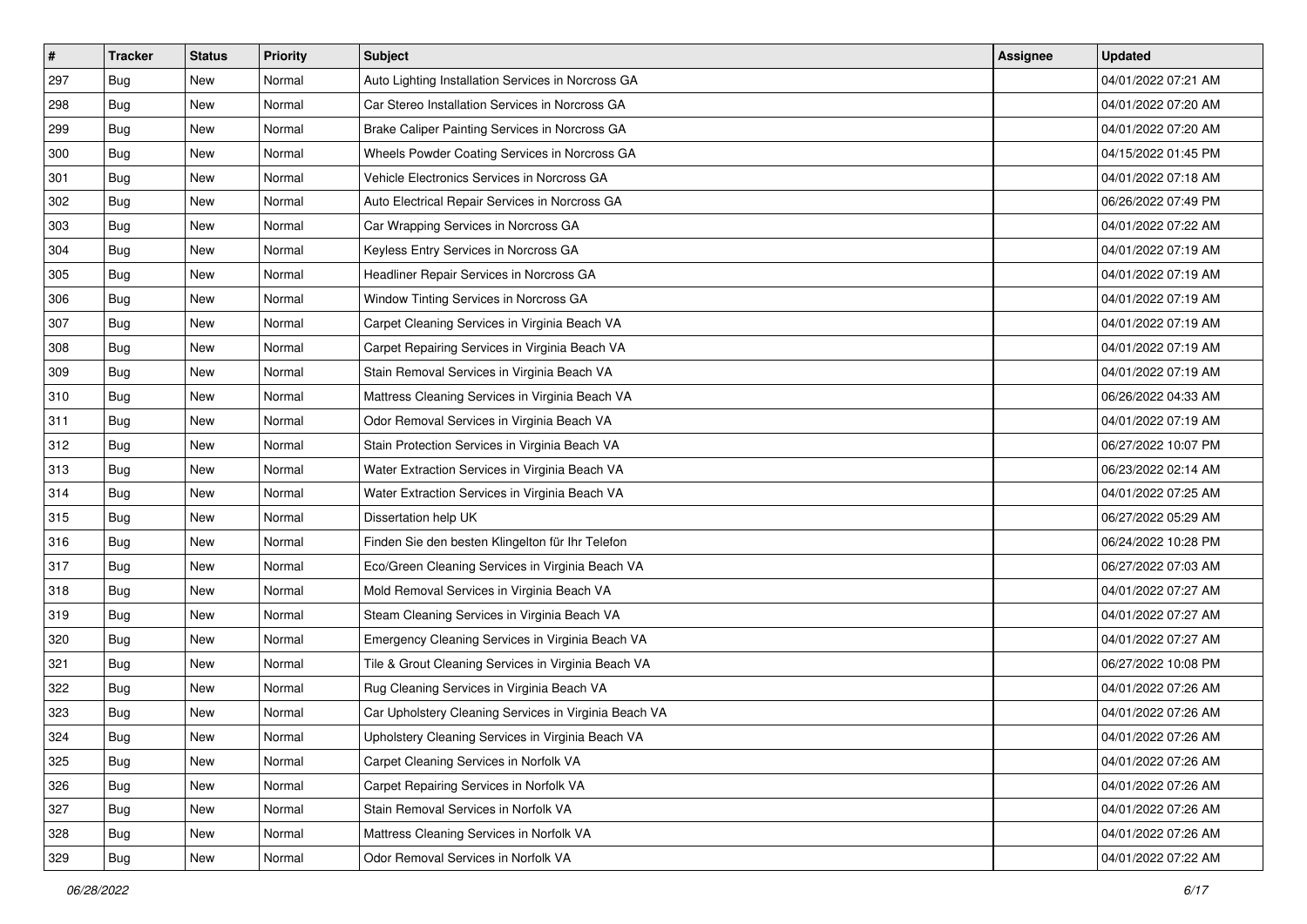| $\vert$ # | <b>Tracker</b> | <b>Status</b> | <b>Priority</b> | <b>Subject</b>                                    | <b>Assignee</b> | <b>Updated</b>      |
|-----------|----------------|---------------|-----------------|---------------------------------------------------|-----------------|---------------------|
| 330       | <b>Bug</b>     | New           | Normal          | Stain Protection Services in Norfolk VA           |                 | 04/01/2022 07:26 AM |
| 331       | Bug            | New           | Normal          | Water Extraction Services in Norfolk VA           |                 | 06/27/2022 09:38 PM |
| 332       | Bug            | New           | Normal          | Eco/Green Cleaning Services in Norfolk VA         |                 | 04/01/2022 07:25 AM |
| 333       | <b>Bug</b>     | New           | Normal          | Mold Removal Services in Norfolk VA               |                 | 06/28/2022 12:18 AM |
| 334       | Bug            | New           | Normal          | Steam Cleaning Services in Norfolk VA             |                 | 04/01/2022 07:25 AM |
| 335       | <b>Bug</b>     | New           | Normal          | Emergency Cleaning Services in Norfolk VA         |                 | 04/01/2022 07:24 AM |
| 336       | <b>Bug</b>     | New           | Normal          | Tile & Grout Cleaning Services in Norfolk VA      |                 | 06/27/2022 11:46 PM |
| 337       | Bug            | New           | Normal          | Rug Cleaning Services in Norfolk VA               |                 | 04/01/2022 07:23 AM |
| 338       | <b>Bug</b>     | New           | Normal          | Car Upholstery Cleaning Services in Norfolk VA    |                 | 04/01/2022 07:23 AM |
| 339       | Bug            | New           | Normal          | Upholstery Cleaning Services in Norfolk VA        |                 | 06/17/2022 04:36 AM |
| 340       | Bug            | New           | Normal          | Carpet Cleaning Services in Chesapeake VA         |                 | 04/01/2022 07:23 AM |
| 341       | <b>Bug</b>     | New           | Normal          | Carpet Repairing Services in Chesapeake VA        |                 | 04/01/2022 07:23 AM |
| 342       | Bug            | New           | Normal          | Stain Removal Services in Chesapeake VA           |                 | 04/01/2022 07:22 AM |
| 343       | Bug            | New           | Normal          | Mattress Cleaning Services in Chesapeake VA       |                 | 04/01/2022 07:16 AM |
| 344       | <b>Bug</b>     | New           | Normal          | Odor Removal Services in Chesapeake VA            |                 | 06/25/2022 12:42 AM |
| 345       | <b>Bug</b>     | New           | Normal          | Stain Protection Services in Chesapeake VA        |                 | 06/27/2022 11:15 AM |
| 346       | <b>Bug</b>     | New           | Normal          | Water Extraction Services in Chesapeake VA        |                 | 04/01/2022 07:15 AM |
| 347       | Bug            | New           | Normal          | Eco/Green Cleaning Services in Chesapeake VA      |                 | 06/27/2022 09:46 PM |
| 348       | <b>Bug</b>     | New           | Normal          | Mold Removal Services in Chesapeake VA            |                 | 04/01/2022 07:14 AM |
| 349       | <b>Bug</b>     | New           | Normal          | Steam Cleaning Services in Chesapeake VA          |                 | 04/01/2022 07:14 AM |
| 350       | Bug            | New           | Normal          | Emergency Cleaning Services in Chesapeake VA      |                 | 04/01/2022 07:14 AM |
| 351       | <b>Bug</b>     | New           | Normal          | Emergency Cleaning Services in Chesapeake VA      |                 | 04/01/2022 07:14 AM |
| 352       | Bug            | New           | Normal          | Tile & Grout Cleaning Services in Chesapeake VA   |                 | 06/27/2022 06:39 PM |
| 353       | <b>Bug</b>     | New           | Normal          | Rug Cleaning Services in Chesapeake VA            |                 | 04/01/2022 07:14 AM |
| 354       | <b>Bug</b>     | New           | Normal          | Car Upholstery Cleaning Services in Chesapeake VA |                 | 04/01/2022 07:14 AM |
| 355       | <b>Bug</b>     | New           | Normal          | Upholstery Cleaning Services in Chesapeake VA     |                 | 04/01/2022 07:14 AM |
| 356       | Bug            | New           | Normal          | Moving Services in Baltimore MD                   |                 | 04/01/2022 07:13 AM |
| 357       | Bug            | New           | Normal          | Furniture Assembly Services in Baltimore MD       |                 | 04/01/2022 07:12 AM |
| 358       | Bug            | New           | Normal          | Office Moving Services in Baltimore MD            |                 | 04/01/2022 07:13 AM |
| 359       | <b>Bug</b>     | New           | Normal          | Local Moving Services in Baltimore MD             |                 | 04/01/2022 07:15 AM |
| 360       | Bug            | New           | Normal          | Auto Transport Services in Baltimore MD           |                 | 04/01/2022 07:13 AM |
| 361       | <b>Bug</b>     | New           | Normal          | Junk Removal Services in Baltimore MD             |                 | 04/01/2022 07:13 AM |
| 362       | Bug            | New           | Normal          | Moving Services in Washington DC                  |                 | 04/01/2022 07:13 AM |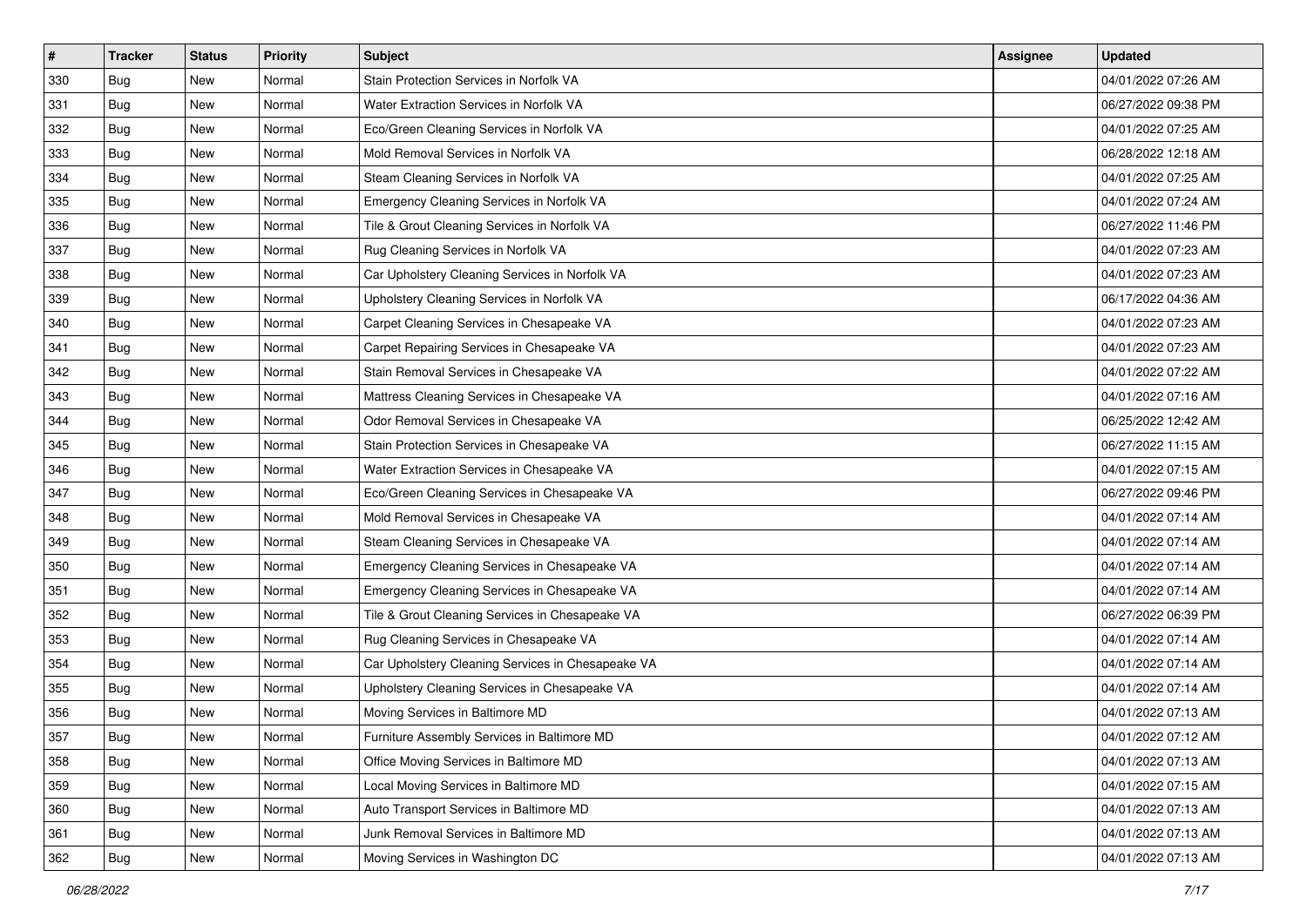| $\vert$ # | <b>Tracker</b> | <b>Status</b> | Priority | <b>Subject</b>                                     | <b>Assignee</b> | <b>Updated</b>      |
|-----------|----------------|---------------|----------|----------------------------------------------------|-----------------|---------------------|
| 363       | Bug            | New           | Normal   | Furniture Assembly Services in Washington DC       |                 | 04/01/2022 07:13 AM |
| 364       | Bug            | New           | Normal   | Office Moving Services in Washington DC            |                 | 04/01/2022 07:13 AM |
| 365       | Bug            | New           | Normal   | Local Moving Services in Washington DC             |                 | 04/01/2022 07:12 AM |
| 366       | Bug            | New           | Normal   | Auto Transport Services in Washington DC           |                 | 04/01/2022 07:12 AM |
| 367       | Bug            | New           | Normal   | Junk Removal Services in Washington DC             |                 | 04/01/2022 07:12 AM |
| 368       | Bug            | New           | Normal   | Moving Services in Arlington County VA             |                 | 04/01/2022 07:12 AM |
| 369       | Bug            | New           | Normal   | Furniture Assembly Services in Arlington County VA |                 | 04/01/2022 07:12 AM |
| 370       | Bug            | New           | Normal   | Office Moving Services in Arlington County VA      |                 | 04/01/2022 07:16 AM |
| 371       | Bug            | New           | Normal   | Local Moving Services in Arlington County VA       |                 | 04/01/2022 07:13 AM |
| 372       | Bug            | New           | Normal   | Auto Transport Services in Arlington County VA     |                 | 06/27/2022 01:42 AM |
| 373       | Bug            | New           | Normal   | Junk Removal Services in Arlington County VA       |                 | 04/01/2022 07:18 AM |
| 374       | <b>Bug</b>     | New           | Normal   | Moving Services in Fairfax VA                      |                 | 04/01/2022 07:18 AM |
| 375       | Bug            | New           | Normal   | Furniture Assembly Services in Fairfax VA          |                 | 04/01/2022 07:18 AM |
| 376       | Bug            | New           | Normal   | Office Moving Services in Fairfax VA               |                 | 04/01/2022 07:17 AM |
| 377       | Bug            | New           | Normal   | Local Moving Services in Fairfax VA                |                 | 04/01/2022 07:17 AM |
| 378       | Bug            | New           | Normal   | Auto Transport Services in Fairfax VA              |                 | 04/01/2022 07:17 AM |
| 379       | <b>Bug</b>     | New           | Normal   | Junk Removal Services in Fairfax VA                |                 | 04/01/2022 07:17 AM |
| 380       | Bug            | New           | Normal   | Moving Services in McLean VA                       |                 | 06/27/2022 04:40 PM |
| 381       | Bug            | New           | Normal   | Furniture Assembly Services in McLean VA           |                 | 04/01/2022 07:17 AM |
| 382       | <b>Bug</b>     | New           | Normal   | Office Moving Services in McLean VA                |                 | 04/01/2022 07:17 AM |
| 383       | Bug            | New           | Normal   | Local Moving Services in McLean VA                 |                 | 04/01/2022 07:17 AM |
| 384       | Bug            | New           | Normal   | Auto Transport Services in McLean VA               |                 | 04/01/2022 07:17 AM |
| 385       | Bug            | New           | Normal   | Junk Removal Services in McLean VA                 |                 | 04/01/2022 07:15 AM |
| 386       | Bug            | New           | Normal   | Moving Services in Sterling VA                     |                 | 04/01/2022 07:16 AM |
| 387       | Bug            | New           | Normal   | Furniture Assembly Services in Sterling VA         |                 | 04/01/2022 07:18 AM |
| 388       | Bug            | New           | Normal   | Office Moving Services in Sterling VA              |                 | 04/01/2022 07:16 AM |
| 389       | Bug            | New           | Normal   | Local Moving Services in Sterling VA               |                 | 04/01/2022 07:16 AM |
| 390       | Bug            | New           | Normal   | Auto Transport Services in Sterling VA             |                 | 04/01/2022 07:16 AM |
| 391       | Bug            | New           | Normal   | Junk Removal Services in Sterling VA               |                 | 04/01/2022 07:16 AM |
| 392       | <b>Bug</b>     | New           | Normal   | Moving Services in Annapolis MD                    |                 | 04/01/2022 07:16 AM |
| 393       | Bug            | New           | Normal   | Furniture Assembly Services in Annapolis MD        |                 | 04/01/2022 07:16 AM |
| 394       | <b>Bug</b>     | New           | Normal   | Office Moving Services in Annapolis MD             |                 | 04/01/2022 07:15 AM |
| 395       | <b>Bug</b>     | New           | Normal   | Local Moving Services in Annapolis MD              |                 | 04/01/2022 07:15 AM |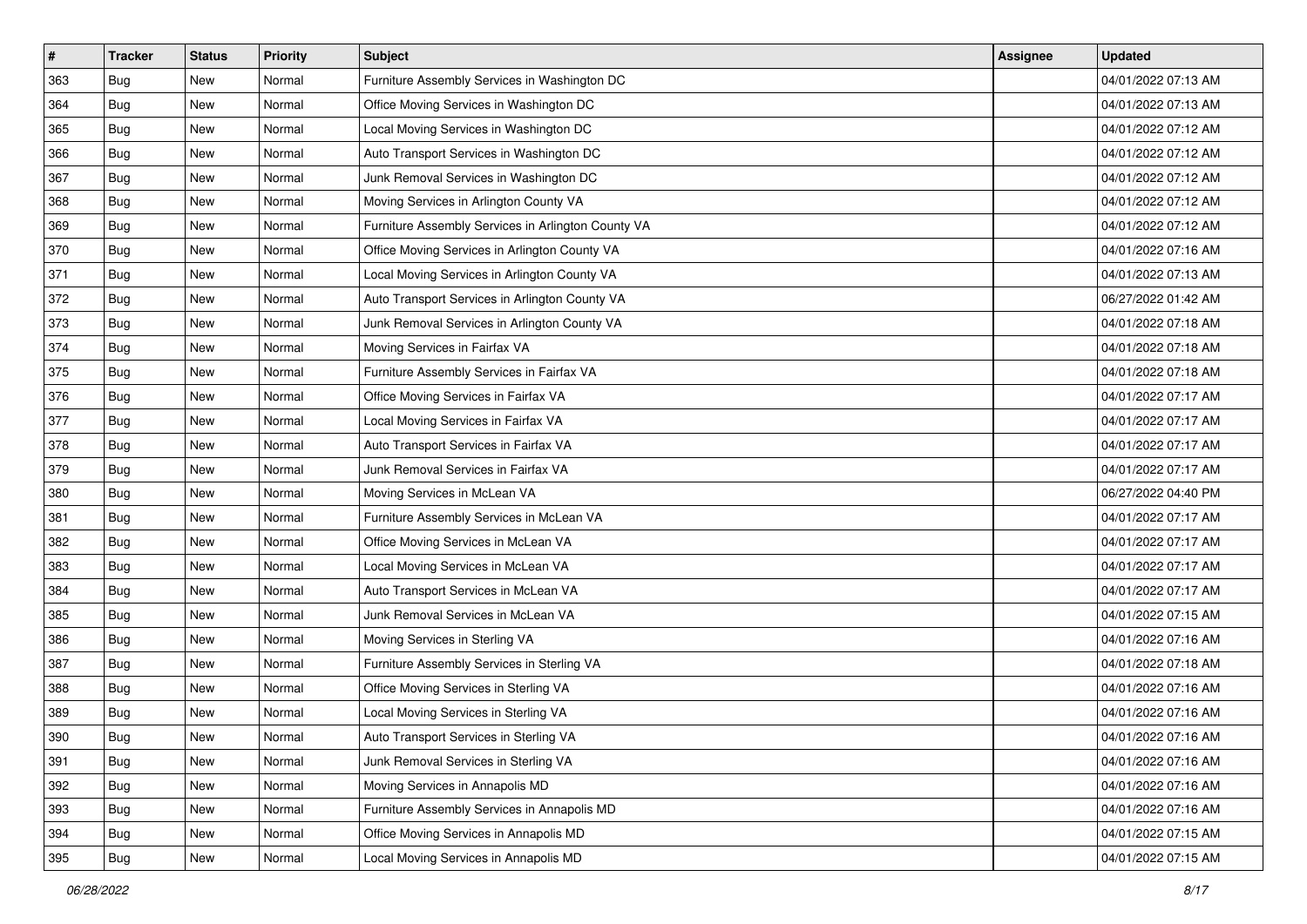| $\vert$ # | <b>Tracker</b> | <b>Status</b> | Priority | <b>Subject</b>                                 | <b>Assignee</b> | <b>Updated</b>      |
|-----------|----------------|---------------|----------|------------------------------------------------|-----------------|---------------------|
| 396       | Bug            | New           | Normal   | Auto Transport Services in Annapolis MD        |                 | 04/01/2022 07:15 AM |
| 397       | Bug            | New           | Normal   | Junk Removal Services in Annapolis MD          |                 | 04/01/2022 07:15 AM |
| 398       | Bug            | New           | Normal   | Moving Services in Potomac MD                  |                 | 04/01/2022 07:32 AM |
| 399       | Bug            | New           | Normal   | Furniture Assembly Services in Potomac MD      |                 | 04/01/2022 07:15 AM |
| 400       | Bug            | New           | Normal   | Office Moving Services in Potomac MD           |                 | 06/27/2022 12:57 PM |
| 401       | Bug            | New           | Normal   | Local Moving Services in Potomac MD            |                 | 04/01/2022 07:48 AM |
| 402       | Bug            | New           | Normal   | Auto Transport Services in Potomac MD          |                 | 04/01/2022 07:47 AM |
| 403       | Bug            | New           | Normal   | Junk Removal Services in Potomac MD            |                 | 04/01/2022 07:47 AM |
| 404       | Bug            | New           | Normal   | Moving Services in Gaithersburg MD             |                 | 04/01/2022 07:47 AM |
| 405       | Bug            | New           | Normal   | Furniture Assembly Services in Gaithersburg MD |                 | 04/01/2022 07:47 AM |
| 406       | <b>Bug</b>     | New           | Normal   | Office Moving Services in Gaithersburg MD      |                 | 04/01/2022 07:47 AM |
| 407       | <b>Bug</b>     | New           | Normal   | Upholstery Cleaning Boston MA                  |                 | 04/01/2022 07:47 AM |
| 408       | Bug            | New           | Normal   | Carpet Cleaning Boston MA                      |                 | 04/01/2022 07:47 AM |
| 409       | Bug            | New           | Normal   | Floor Stripping Boston MA                      |                 | 04/01/2022 07:47 AM |
| 410       | Bug            | New           | Normal   | Floor Waxing Boston MA                         |                 | 04/01/2022 07:47 AM |
| 411       | Bug            | New           | Normal   | Floor Cleaning Boston MA                       |                 | 04/01/2022 07:47 AM |
| 412       | <b>Bug</b>     | New           | Normal   | Germs Removal Boston MA                        |                 | 04/01/2022 07:47 AM |
| 413       | Bug            | New           | Normal   | Commercial Floor Cleaning Boston MA            |                 | 04/01/2022 07:45 AM |
| 414       | Bug            | New           | Normal   | Residential Floor Cleaning Boston MA           |                 | 04/01/2022 07:46 AM |
| 415       | Bug            | New           | Normal   | Upholstery Cleaning Somerville MA              |                 | 04/01/2022 07:48 AM |
| 416       | Bug            | New           | Normal   | Carpet Cleaning Somerville MA                  |                 | 04/01/2022 07:46 AM |
| 417       | Bug            | New           | Normal   | Floor Stripping Somerville MA                  |                 | 04/01/2022 07:46 AM |
| 418       | Bug            | New           | Normal   | Floor Waxing Somerville MA                     |                 | 04/01/2022 07:46 AM |
| 419       | Bug            | New           | Normal   | Floor Cleaning Somerville MA                   |                 | 04/01/2022 07:46 AM |
| 420       | Bug            | New           | Normal   | Germs Removal Somerville MA                    |                 | 04/01/2022 07:46 AM |
| 421       | Bug            | New           | Normal   | Commercial Floor Cleaning Somerville MA        |                 | 04/01/2022 07:46 AM |
| 422       | Bug            | New           | Normal   | Residential Floor Cleaning Somerville MA       |                 | 04/01/2022 07:46 AM |
| 423       | Bug            | New           | Normal   | Upholstery Cleaning Brookline MA               |                 | 04/01/2022 07:46 AM |
| 424       | Bug            | New           | Normal   | Carpet Cleaning Brookline MA                   |                 | 04/01/2022 07:45 AM |
| 425       | Bug            | New           | Normal   | Floor Stripping Brookline MA                   |                 | 04/01/2022 07:45 AM |
| 426       | Bug            | New           | Normal   | Floor Waxing Brookline MA                      |                 | 04/01/2022 07:49 AM |
| 427       | <b>Bug</b>     | New           | Normal   | Floor Cleaning Brookline MA                    |                 | 04/01/2022 07:46 AM |
| 428       | <b>Bug</b>     | New           | Normal   | Germs Removal Brookline MA                     |                 | 04/01/2022 07:47 AM |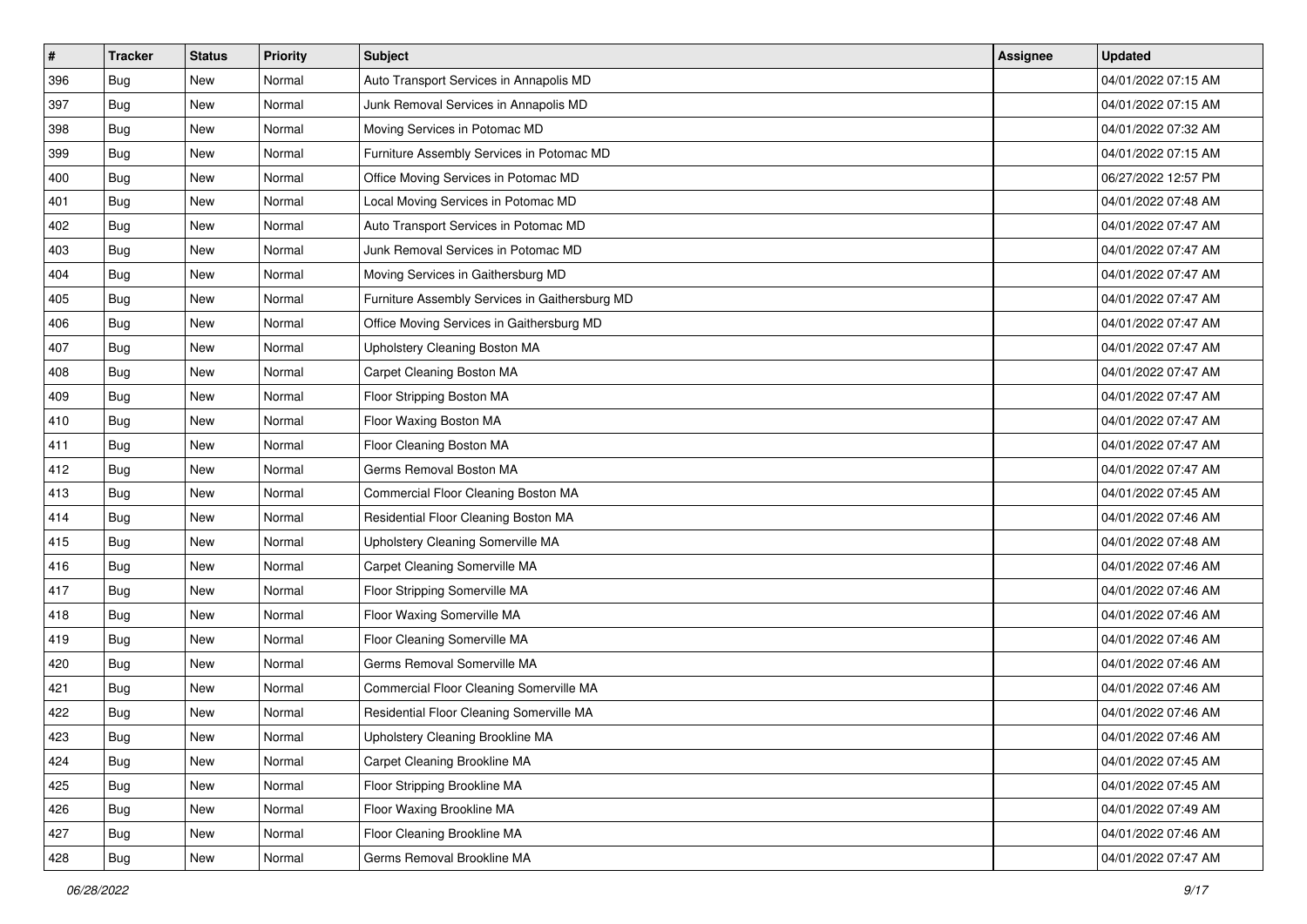| $\pmb{\#}$ | Tracker    | <b>Status</b> | Priority | Subject                                 | Assignee | <b>Updated</b>      |
|------------|------------|---------------|----------|-----------------------------------------|----------|---------------------|
| 429        | Bug        | New           | Normal   | Germs Removal Brookline MA              |          | 04/01/2022 07:51 AM |
| 430        | Bug        | <b>New</b>    | Normal   | Commercial Floor Cleaning Brookline MA  |          | 04/01/2022 07:50 AM |
| 431        | Bug        | New           | Normal   | Residential Floor Cleaning Brookline MA |          | 04/01/2022 07:50 AM |
| 432        | <b>Bug</b> | New           | Normal   | Upholstery Cleaning Newton MA           |          | 04/01/2022 07:50 AM |
| 433        | <b>Bug</b> | <b>New</b>    | Normal   | Carpet Cleaning Newton MA               |          | 04/01/2022 07:50 AM |
| 434        | Bug        | New           | Normal   | Floor Stripping Newton MA               |          | 04/01/2022 07:50 AM |
| 435        | <b>Bug</b> | New           | Normal   | Floor Waxing Newton MA                  |          | 04/01/2022 07:50 AM |
| 436        | Bug        | New           | Normal   | Floor Cleaning Newton MA                |          | 04/01/2022 07:50 AM |
| 437        | Bug        | New           | Normal   | Germs Removal Newton MA                 |          | 04/01/2022 07:50 AM |
| 438        | <b>Bug</b> | <b>New</b>    | Normal   | Commercial Floor Cleaning Newton MA     |          | 04/01/2022 07:50 AM |
| 439        | Bug        | New           | Normal   | Residential Floor Cleaning Newton MA    |          | 04/01/2022 07:49 AM |
| 440        | <b>Bug</b> | New           | Normal   | Upholstery Cleaning Watertown MA        |          | 04/01/2022 07:49 AM |
| 441        | Bug        | <b>New</b>    | Normal   | Carpet Cleaning Watertown MA            |          | 06/02/2022 06:00 PM |
| 442        | Bug        | <b>New</b>    | Normal   | Floor Stripping Watertown MA            |          | 04/01/2022 07:49 AM |
| 443        | <b>Bug</b> | <b>New</b>    | Normal   | Floor Waxing Watertown MA               |          | 04/01/2022 07:51 AM |
| 444        | Bug        | New           | Normal   | Floor Cleaning Watertown MA             |          | 04/01/2022 07:49 AM |
| 445        | <b>Bug</b> | New           | Normal   | Germs Removal Watertown MA              |          | 04/01/2022 07:49 AM |
| 446        | Bug        | <b>New</b>    | Normal   | Commercial Floor Cleaning Watertown MA  |          | 04/01/2022 07:49 AM |
| 447        | Bug        | New           | Normal   | Residential Floor Cleaning Watertown MA |          | 04/01/2022 07:49 AM |
| 448        | <b>Bug</b> | New           | Normal   | Upholstery Cleaning Quincy MA           |          | 04/01/2022 07:48 AM |
| 449        | Bug        | New           | Normal   | Carpet Cleaning Quincy MA               |          | 04/01/2022 07:48 AM |
| 450        | Bug        | New           | Normal   | Floor Stripping Quincy MA               |          | 06/27/2022 01:48 PM |
| 451        | Bug        | <b>New</b>    | Normal   | Floor Waxing Quincy MA                  |          | 04/01/2022 07:48 AM |
| 452        | Bug        | New           | Normal   | Floor Cleaning Quincy MA                |          | 04/01/2022 07:48 AM |
| 453        | <b>Bug</b> | New           | Normal   | Germs Removal Quincy MA                 |          | 04/01/2022 07:48 AM |
| 454        | Bug        | New           | Normal   | Commercial Floor Cleaning Quincy MA     |          | 06/02/2022 05:59 PM |
| 455        | Bug        | New           | Normal   | Residential Floor Cleaning Quincy MA    |          | 04/01/2022 07:38 AM |
| 456        | Bug        | New           | Normal   | Upholstery Cleaning Medford MA          |          | 04/01/2022 07:28 AM |
| 457        | Bug        | New           | Normal   | Carpet Cleaning Medford MA              |          | 06/27/2022 05:21 PM |
| 458        | Bug        | New           | Normal   | Floor Stripping Medford MA              |          | 04/01/2022 07:32 AM |
| 459        | Bug        | New           | Normal   | Floor Waxing Medford MA                 |          | 04/01/2022 07:32 AM |
| 460        | <b>Bug</b> | New           | Normal   | Floor Cleaning Medford MA               |          | 06/26/2022 08:00 PM |
| 461        | <b>Bug</b> | New           | Normal   | Germs Removal Medford MA                |          | 06/27/2022 12:21 PM |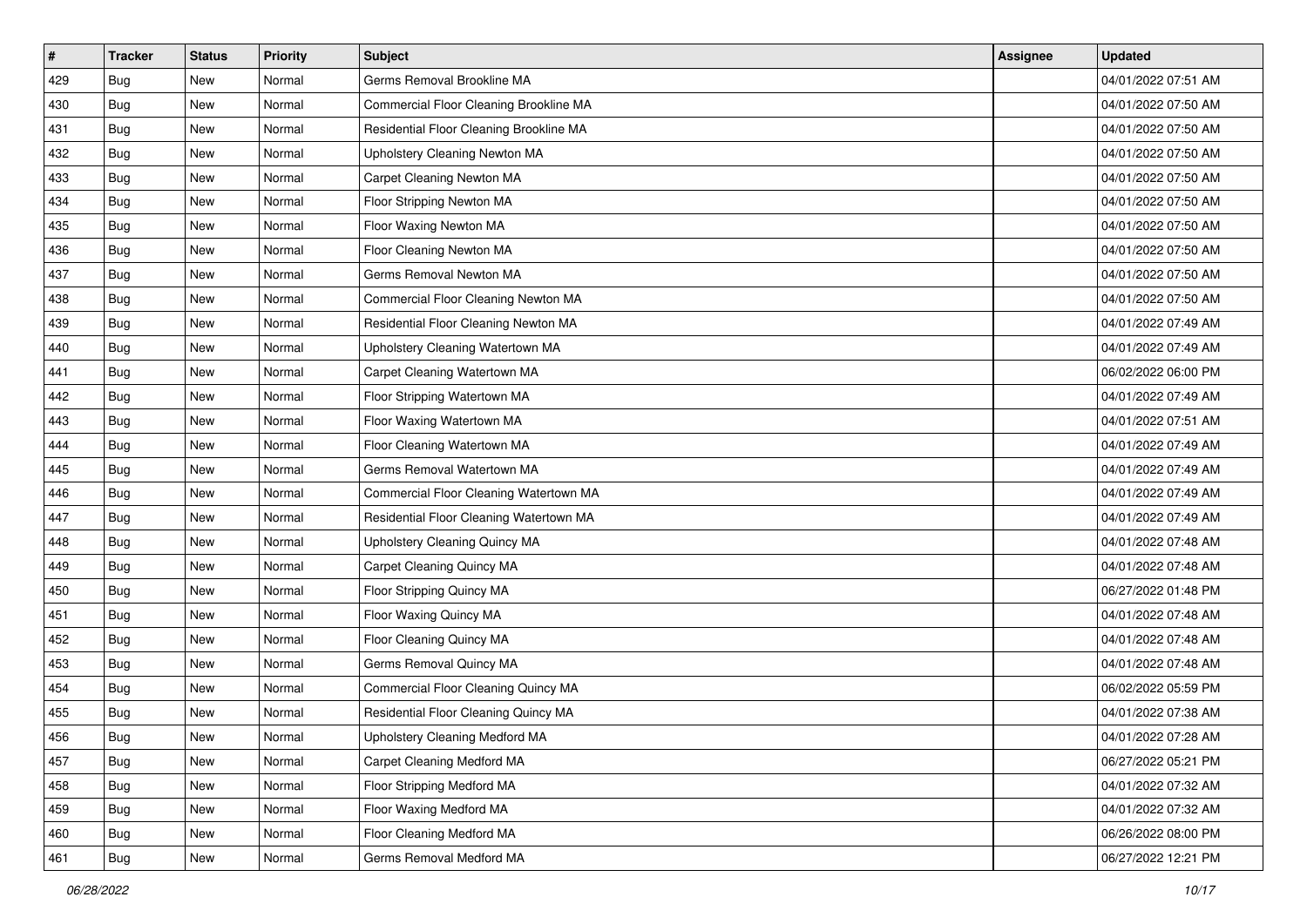| $\pmb{\#}$ | Tracker    | <b>Status</b> | Priority | Subject                                                                          | <b>Assignee</b>      | <b>Updated</b>      |
|------------|------------|---------------|----------|----------------------------------------------------------------------------------|----------------------|---------------------|
| 462        | Bug        | New           | Normal   | Commercial Floor Cleaning Medford MA                                             |                      | 04/01/2022 07:32 AM |
| 463        | Bug        | New           | Normal   | Residential Floor Cleaning Medford MA                                            |                      | 04/01/2022 07:32 AM |
| 464        | Bug        | New           | Normal   | Upholstery Cleaning Westchester MA                                               |                      | 06/21/2022 04:02 PM |
| 465        | <b>Bug</b> | New           | Normal   | Carpet Cleaning Westchester MA                                                   |                      | 06/27/2022 12:50 PM |
| 466        | Bug        | New           | Normal   | Floor Stripping Westchester MA                                                   |                      | 06/26/2022 11:57 AM |
| 467        | Bug        | New           | Normal   | Floor Waxing Westchester MA                                                      |                      | 04/01/2022 07:31 AM |
| 468        | <b>Bug</b> | New           | Normal   | Floor Cleaning Westchester MA                                                    |                      | 06/27/2022 02:41 AM |
| 469        | <b>Bug</b> | New           | Normal   | Germs Removal Westchester MA                                                     |                      | 06/26/2022 05:31 PM |
| 470        | Bug        | New           | Normal   | Commercial Floor Cleaning Westchester MA                                         |                      | 06/27/2022 11:31 PM |
| 471        | Bug        | New           | Normal   | Residential Floor Cleaning Westchester MA                                        |                      | 06/27/2022 07:08 AM |
| 472        | Bug        | New           | Normal   | Upholstery Cleaning Arlington MA                                                 |                      | 04/01/2022 07:31 AM |
| 473        | <b>Bug</b> | New           | Normal   | Floor Stripping Arlington MA                                                     |                      | 06/26/2022 11:10 AM |
| 474        | Bug        | New           | Normal   | Floor Waxing Arlington MA                                                        |                      | 06/27/2022 03:03 AM |
| 475        | Bug        | New           | Normal   | Floor Cleaning Arlington MA                                                      |                      | 06/26/2022 07:33 AM |
| 477        | <b>Bug</b> | New           | Normal   | What Does Online Coupon Mean?                                                    |                      | 06/25/2022 11:15 PM |
| 479        | Bug        | New           | Normal   | Limousine Service Bellevue WA                                                    |                      | 06/27/2022 04:37 PM |
| 480        | <b>Bug</b> | New           | Normal   | Nur Online Shop                                                                  |                      | 06/27/2022 04:03 PM |
| 481        | Bug        | New           | Normal   | Nur Online Shop                                                                  |                      | 06/27/2022 11:05 PM |
| 482        | Bug        | New           | Normal   | <b>Text Window</b>                                                               |                      | 06/27/2022 06:39 PM |
| 483        | Bug        | New           | Normal   | UK best essay writing service                                                    |                      | 06/25/2022 04:05 PM |
| 484        | Bug        | New           | Normal   | UK best essay writing service                                                    |                      | 06/27/2022 02:01 PM |
| 486        | Bug        | New           | Low      | HP Wireless Printer Setup                                                        | Anonymous            | 06/27/2022 09:35 PM |
| 487        | Bug        | New           | Normal   | Cheap Fake Dunks                                                                 |                      | 06/28/2022 12:36 AM |
| 488        | Bug        | New           | Normal   | Quick solution to solve cash app dispute by the technical team                   |                      | 06/27/2022 02:04 AM |
| 489        | <b>Bug</b> | New           | Normal   | Get cash app refund instantly if sent to the wrong person                        |                      | 06/27/2022 06:48 PM |
| 490        | Bug        | New           | Normal   | Unlock cash app account by getting quick solutions from the technical executives |                      | 06/28/2022 12:08 AM |
| 492        | Bug        | New           | Normal   | HD Streamz MOD APK v3.5.5 (Keine Werbung)                                        |                      | 06/27/2022 06:46 PM |
| 494        | <b>Bug</b> | New           | Normal   | <b>Buy Discussion Post</b>                                                       |                      | 06/27/2022 11:08 PM |
| 495        | Bug        | New           | Normal   | Twitch Clip Downloader Download Twitch Clips Online 2021                         |                      | 06/27/2022 11:24 PM |
| 496        | Bug        | New           | Normal   | What is Live NetTV?                                                              |                      | 06/27/2022 08:32 PM |
| 497        | Bug        | New           | Normal   | Fake Nike Dunk Low Off-White Lot 50                                              |                      | 06/27/2022 06:48 PM |
| 498        | Bug        | New           | Normal   | Téléchargeur SoundCloud : SoundCloud en Mp3                                      | Christophe<br>Garion | 06/27/2022 11:18 PM |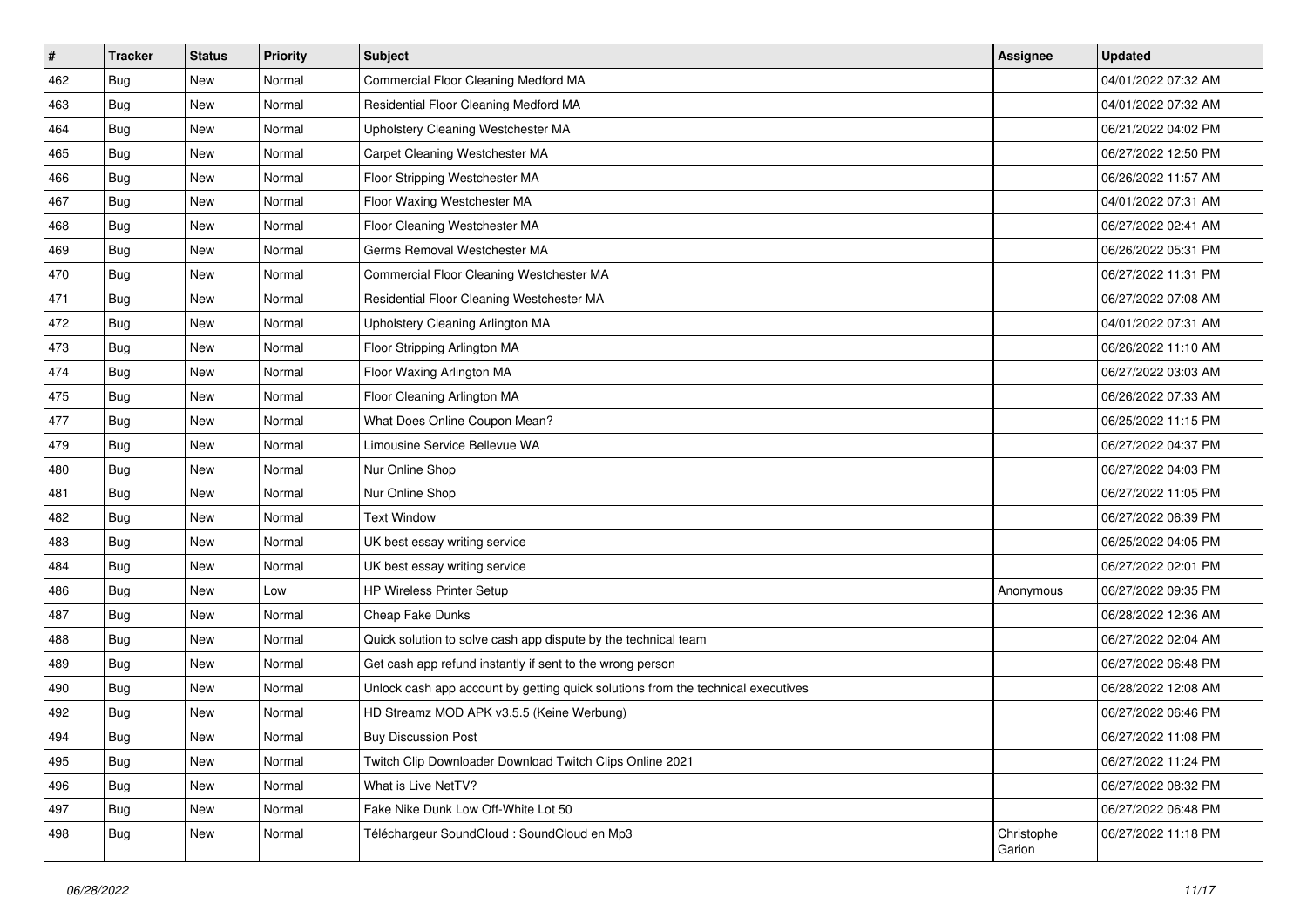| $\pmb{\#}$ | <b>Tracker</b> | <b>Status</b> | <b>Priority</b> | <b>Subject</b>                                                                           | <b>Assignee</b>        | <b>Updated</b>      |
|------------|----------------|---------------|-----------------|------------------------------------------------------------------------------------------|------------------------|---------------------|
| 500        | <b>Bug</b>     | New           | Normal          | Simply contact the technical team, to find the solution to cash app refund problems.     | Pierre-Loïc<br>Garoche | 06/27/2022 11:59 PM |
| 501        | Bug            | New           | Normal          | How Do I Annihilate Cash App Transfer Failed Problems Effectively                        | Pierre-Loïc<br>Garoche | 06/27/2022 08:38 PM |
| 502        | <b>Bug</b>     | New           | Normal          | Les instructions pour définir des sonneries pour iPhone sont simples et faciles à suivre |                        | 06/27/2022 07:52 PM |
| 503        | <b>Bug</b>     | New           | Normal          | Youtube Premium Apk free download for Android                                            |                        | 06/27/2022 08:43 PM |
| 504        | <b>Bug</b>     | New           | Normal          | A beginner should always look for online Java assignment help!                           |                        | 06/27/2022 09:41 PM |
| 505        | Bug            | New           | Normal          | www.trendmicro.com/activate                                                              |                        | 06/27/2022 01:52 PM |
| 506        | <b>Bug</b>     | New           | Normal          | www.trendmicro.com/activate                                                              |                        | 06/27/2022 01:43 PM |
| 507        | Bug            | New           | Normal          | central.bitdefender.com                                                                  |                        | 06/27/2022 09:13 PM |
| 508        | Bug            | New           | Normal          | hire a professional dissertation help                                                    |                        | 06/28/2022 12:34 AM |
| 512        | Bug            | New           | Normal          | The Importance Of Using Custom Writing Services                                          |                        | 06/27/2022 07:52 PM |
| 513        | Bug            | New           | Normal          | Unlock cash app account using the easy steps:                                            | Anonymous              | 06/27/2022 12:58 PM |
| 514        | Bug            | New           | Normal          | Trans-Caribbean                                                                          |                        | 06/27/2022 08:06 AM |
| 515        | Bug            | New           | Normal          | Fragment Nike Dunk High Tokyo Fake                                                       |                        | 06/27/2022 06:40 PM |
| 516        | Bug            | New           | Normal          | Does Cash App Help To Get Cash App Refund Without Any Interruption?                      |                        | 06/28/2022 12:20 AM |
| 517        | Bug            | New           | Normal          | Proficient tips to take help of cash app support professionals:                          |                        | 06/26/2022 07:34 AM |
| 518        | Bug            | New           | Normal          | How To Check The Balance Of Cash App Account By Taking Cash App Support?                 |                        | 06/27/2022 03:46 AM |
| 519        | Bug            | New           | Normal          | Are you finding online UK Assignment writers?                                            |                        | 06/27/2022 09:51 PM |
| 520        | <b>Bug</b>     | New           | Normal          | What Is The Major Role Of Cash.app/Help and Support Page?                                |                        | 06/27/2022 03:04 PM |
| 523        | Bug            | New           | Normal          | What Is The Right Google Account Recovery Aid To Regain Account Access?                  | Pierre-Loïc<br>Garoche | 06/27/2022 07:29 PM |
| 524        | <b>Bug</b>     | New           | Normal          | How Does Google Account Recovery Work If Your Account Is Hacked?                         |                        | 06/27/2022 12:46 PM |
| 525        | Bug            | New           | Normal          | If you don't have a QR code: How to activate cash app card in app                        |                        | 06/27/2022 08:47 PM |
| 526        | Bug            | New           | Normal          | Soundcloud to mp3 converter - Download Soundcloud songs                                  |                        | 06/27/2022 01:55 PM |
| 528        | Bug            | New           | Normal          | Korean Mag                                                                               |                        | 06/27/2022 08:14 AM |
| 529        | Bug            | New           | Normal          | Thop TV APK - Free Download for Android                                                  |                        | 06/27/2022 08:52 PM |
| 530        | <b>Bug</b>     | New           | Normal          | Cheap Assignment Writing Service UK                                                      | Anonymous              | 06/27/2022 10:46 AM |
| 531        | <b>Bug</b>     | New           | Normal          | Cheap Assignment Writing Service UK                                                      | Anonymous              | 06/27/2022 07:38 PM |
| 532        | <b>Bug</b>     | New           | Normal          | My Assignment Help                                                                       |                        | 06/27/2022 05:16 PM |
| 533        | Bug            | New           | Normal          | How to complete the homework assignments in economics in the easiest way?                |                        | 06/26/2022 10:12 PM |
| 534        | <b>Bug</b>     | New           | Normal          | Know how to initiate cash app refund by contacting the technical team                    | Pierre-Loïc<br>Garoche | 06/27/2022 07:31 PM |
| 535        | <b>Bug</b>     | New           | Normal          | Getting Tangled Problems When You Try To Apply For Cash App Delete Account               | Christophe<br>Garion   | 06/26/2022 04:51 PM |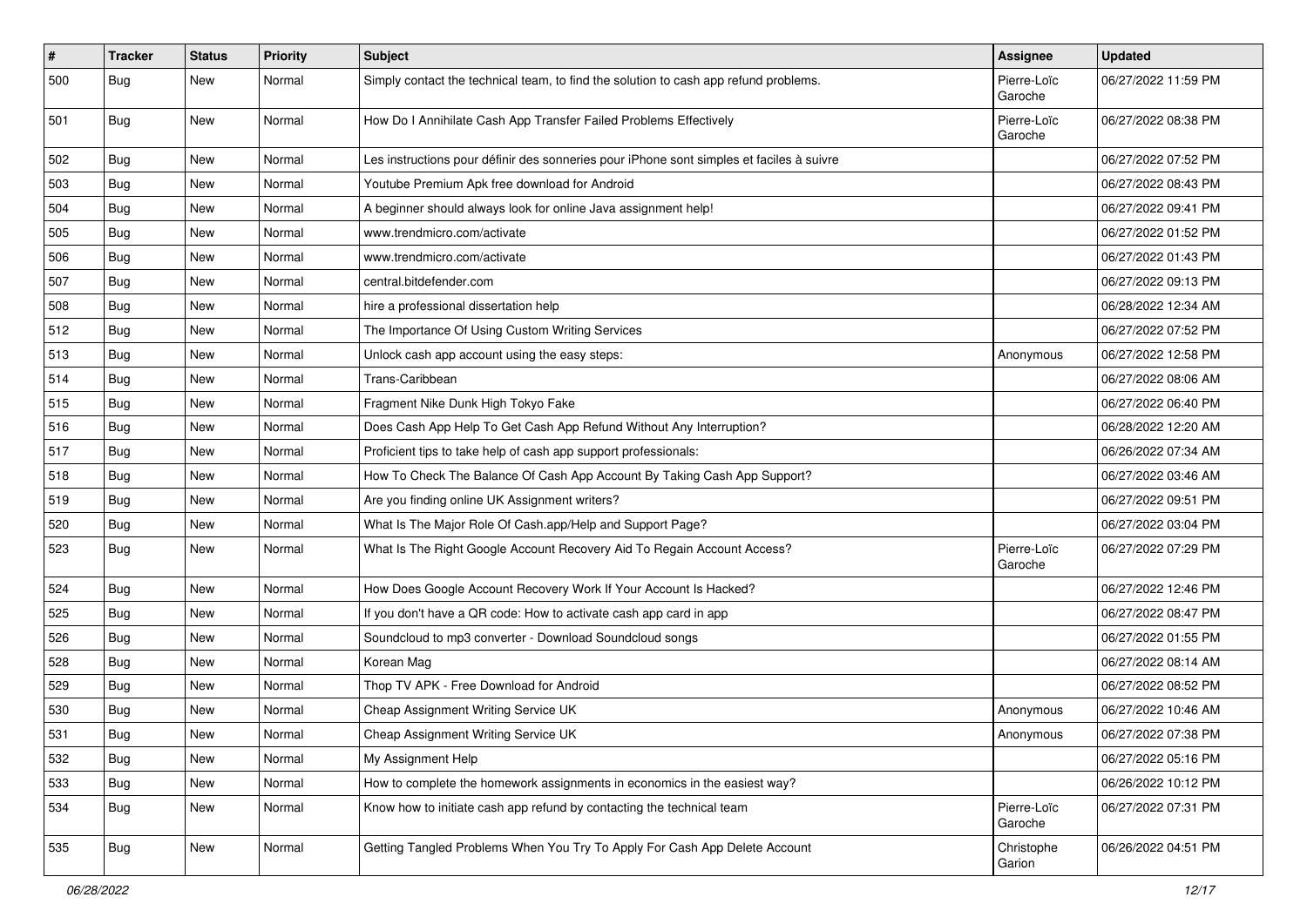| $\vert$ # | <b>Tracker</b> | <b>Status</b> | <b>Priority</b> | <b>Subject</b>                                                                                                                                                                                                                                    | Assignee               | <b>Updated</b>      |
|-----------|----------------|---------------|-----------------|---------------------------------------------------------------------------------------------------------------------------------------------------------------------------------------------------------------------------------------------------|------------------------|---------------------|
| 536       | Bug            | New           | Normal          | How to check the balance on the cash app card                                                                                                                                                                                                     | Hamza<br>Bourbouh      | 06/27/2022 10:40 PM |
| 537       | Bug            | <b>New</b>    | Normal          | Get tech assistance with customer support on ATT Yahoo email login issue.                                                                                                                                                                         |                        | 06/27/2022 11:44 AM |
| 538       | Bug            | New           | Normal          | Will cash app refund money if scammed quickly?                                                                                                                                                                                                    |                        | 06/27/2022 10:25 AM |
| 539       | Bug            | <b>New</b>    | Normal          | Do you want to know how to activate cash card through phone number?                                                                                                                                                                               |                        | 04/01/2022 09:25 AM |
| 540       | <b>Bug</b>     | <b>New</b>    | Normal          | Why Haven't I Received My Cash App Card? Can I get t the reasons behind it                                                                                                                                                                        |                        | 06/27/2022 04:54 PM |
| 541       | Bug            | <b>New</b>    | Normal          | How to fix the cash app payment failed errors?                                                                                                                                                                                                    |                        | 06/27/2022 03:22 PM |
| 542       | Bug            | New           | Normal          | Web N Logo Design                                                                                                                                                                                                                                 |                        | 06/27/2022 07:02 PM |
| 544       | <b>Bug</b>     | <b>New</b>    | Normal          | Hey! I had a very cool idea to order our general picture on canvas for my family as a gift. But couldn't find a good<br>one. Once my friend advised me this article in which I found what I was looking for and gave a cool gift to my<br>family. |                        | 06/27/2022 04:10 AM |
| 547       | Bug            | New           | Normal          | Get rid of the issue of cash app down by calling experts.                                                                                                                                                                                         |                        | 06/26/2022 10:38 AM |
| 548       | Bug            | New           | Normal          | Web N Logo Design                                                                                                                                                                                                                                 |                        | 04/01/2022 09:29 AM |
| 549       | Bug            | <b>New</b>    | Normal          | Radio Luisteren                                                                                                                                                                                                                                   |                        | 06/26/2022 11:56 AM |
| 550       | <b>Bug</b>     | New           | Normal          | Nederland FM - beste manieren om naar internationale radio op internet te luisteren                                                                                                                                                               |                        | 06/27/2022 12:45 PM |
| 551       | Bug            | <b>New</b>    | Normal          | Why Do Students Need Online Best Dissertation Writing Services?                                                                                                                                                                                   |                        | 06/26/2022 08:15 AM |
| 553       | <b>Bug</b>     | <b>New</b>    | Normal          | Cinema HD APK - Free Movie Enjoyment App on Android                                                                                                                                                                                               |                        | 06/26/2022 01:39 PM |
| 554       | Bug            | New           | Normal          | XvideoStudio Video Editor APK Free Download on TechToDown                                                                                                                                                                                         |                        | 06/27/2022 08:59 PM |
| 555       | Bug            | New           | Normal          | web design development in hyderabad                                                                                                                                                                                                               |                        | 06/26/2022 01:08 PM |
| 556       | Bug            | New           | Normal          | Play Game Mod Apk With Your Friends                                                                                                                                                                                                               |                        | 06/27/2022 09:42 PM |
| 559       | Bug            | New           | High            | What Are Permission For Applications like Facebook Sending MMS?                                                                                                                                                                                   |                        | 06/27/2022 08:34 PM |
| 560       | Bug            | New           | Normal          | Whatsapp Aero - Make Your Phone Auto Connect                                                                                                                                                                                                      |                        | 04/01/2022 09:28 AM |
| 561       | Bug            | New           | Normal          | Enjoy the Full YouTube Premium Experience With YouTube Premium Membership                                                                                                                                                                         |                        | 06/27/2022 09:33 PM |
| 562       | Bug            | New           | Normal          | Learn Basic Mahjong Rules                                                                                                                                                                                                                         |                        | 06/23/2022 12:48 AM |
| 563       | Bug            | New           | Normal          | Understanding the Difference Between Free and Paid Mod Apks                                                                                                                                                                                       |                        | 06/27/2022 05:53 PM |
| 564       | Bug            | <b>New</b>    | Normal          | How To Install RepelisPlus On Your Android Phone?                                                                                                                                                                                                 |                        | 06/27/2022 12:23 PM |
| 565       | Bug            | <b>New</b>    | Normal          | How To Install RepelisPlus On Your Android Phone?                                                                                                                                                                                                 |                        | 06/27/2022 06:54 AM |
| 566       | Bug            | New           | Normal          | Kinemaster Pro Download - los App Review                                                                                                                                                                                                          |                        | 04/01/2022 09:27 AM |
| 567       | Bug            | New           | Normal          | Singapore assignment help                                                                                                                                                                                                                         |                        | 06/27/2022 01:38 PM |
| 568       | Bug            | New           | Normal          | Instale a versão mais recente do YouTube Premium                                                                                                                                                                                                  |                        | 06/27/2022 08:56 PM |
| 569       | Bug            | New           | Normal          | What is the incoming and outgoing mail server for Outlook IMAP settings?                                                                                                                                                                          | Pierre-Loïc<br>Garoche | 06/27/2022 02:29 AM |
| 570       | Bug            | <b>New</b>    | Normal          | What is Sutton bank cash app customer service phone number?                                                                                                                                                                                       | Pierre-Loïc<br>Garoche | 06/26/2022 07:49 AM |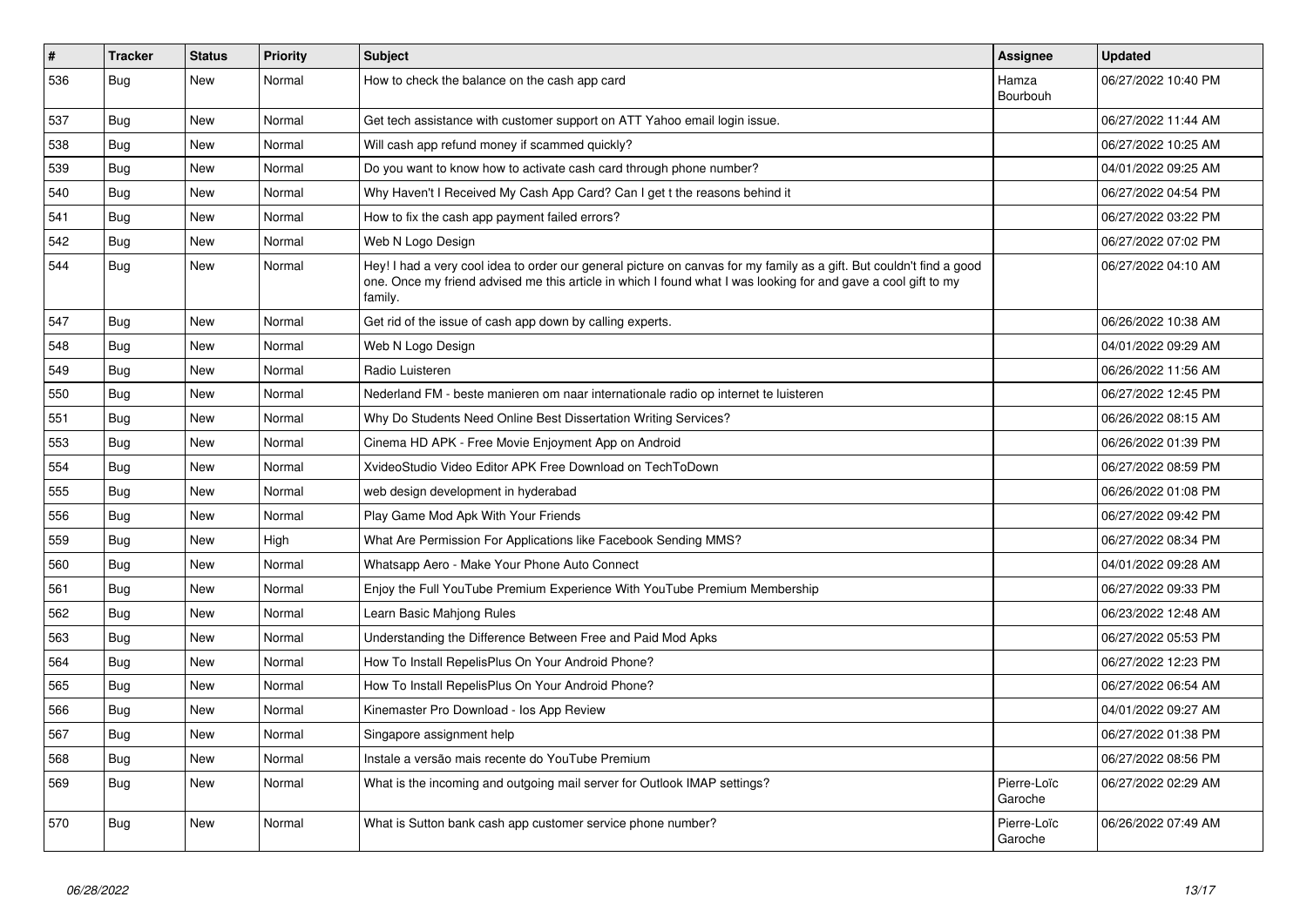| $\sharp$ | <b>Tracker</b> | <b>Status</b> | <b>Priority</b> | <b>Subject</b>                                                                                                                                                                                                                                                        | <b>Assignee</b>        | <b>Updated</b>      |
|----------|----------------|---------------|-----------------|-----------------------------------------------------------------------------------------------------------------------------------------------------------------------------------------------------------------------------------------------------------------------|------------------------|---------------------|
| 571      | Bug            | New           | Normal          | How may the Cash app dispute your trade?                                                                                                                                                                                                                              | Pierre-Loïc<br>Garoche | 06/27/2022 02:39 PM |
| 573      | Bug            | New           | Normal          | Experimente lo mejor en la aplicación Apk de juegos gratis                                                                                                                                                                                                            |                        | 06/26/2022 02:11 PM |
| 574      | Bug            | <b>New</b>    | Normal          | How to fix the Epson printer offline issue due to a wired connection?                                                                                                                                                                                                 |                        | 06/26/2022 11:19 AM |
| 576      | Bug            | <b>New</b>    | Normal          | So laden Sie ein Instagram-Bild herunter                                                                                                                                                                                                                              |                        | 06/26/2022 08:46 PM |
| 577      | Bug            | New           | Normal          | Follow these easy steps to make Admiral Casino Login                                                                                                                                                                                                                  |                        | 06/27/2022 06:34 AM |
| 579      | Bug            | New           | Normal          | YOUR CV MAKES YOUR FIRST IMPRESSION                                                                                                                                                                                                                                   | Christophe<br>Garion   | 06/27/2022 12:22 PM |
| 580      | Bug            | <b>New</b>    | High            | What is Narrative Essay?                                                                                                                                                                                                                                              | Christophe<br>Garion   | 06/26/2022 04:49 PM |
| 581      | Bug            | New           | Normal          | E-Learning Course Help                                                                                                                                                                                                                                                |                        | 06/27/2022 02:22 PM |
| 582      | Bug            | New           | Normal          | Cash App Won't Let Me Send Money If There Is A Low Balance Available                                                                                                                                                                                                  | Pierre-Loïc<br>Garoche | 06/26/2022 02:39 PM |
| 583      | Bug            | <b>New</b>    | High            | Need the Cash app customer service phone number?                                                                                                                                                                                                                      |                        | 06/27/2022 04:49 PM |
| 584      | Bug            | New           | Normal          | Want the cash app customer service number to check balance?                                                                                                                                                                                                           |                        | 06/27/2022 08:00 AM |
| 585      | Bug            | <b>New</b>    | Normal          | What is cash app help number?                                                                                                                                                                                                                                         |                        | 06/26/2022 06:21 PM |
| 586      | Bug            | <b>New</b>    | Normal          | Best Modifications For Your Mobile Phone                                                                                                                                                                                                                              |                        | 06/27/2022 07:15 PM |
| 587      | Bug            | <b>New</b>    | Normal          | Why Picsart Pro Offers Great Features                                                                                                                                                                                                                                 |                        | 06/27/2022 05:28 PM |
| 588      | Bug            | New           | Normal          | YouTube Vanced Apk Manager App - Como instalá-lo                                                                                                                                                                                                                      |                        | 06/27/2022 05:52 AM |
| 589      | Bug            | New           | Normal          | How can I get the cash app phone number of customer support?                                                                                                                                                                                                          |                        | 06/26/2022 01:59 PM |
| 590      | Bug            | <b>New</b>    | Normal          | Follow proper initiatives to check my cash app card balance:                                                                                                                                                                                                          |                        | 06/27/2022 09:57 AM |
| 591      | Bug            | <b>New</b>    | Normal          | How To Find Facebook Modifications For Your Spotify Premium Apk?                                                                                                                                                                                                      |                        | 06/27/2022 08:41 AM |
| 592      | Bug            | <b>New</b>    | Normal          | Deezer Premium APK - Baixe músicas de qualquer lugar do mundo de graça                                                                                                                                                                                                |                        | 06/27/2022 10:23 PM |
| 593      | Bug            | New           | Normal          | Eiffel Spark Ultimate C2 SN series is a fully synthetic range of advanced performance engine oils blended in high<br>performance fully synthetic (PAO - polyalphaolefin) basestocks fortified with advanced technology additive<br>system, specifically formulated to |                        | 06/27/2022 03:28 AM |
| 595      | Bug            | New           | Normal          | RFM Online - une révolution dans la gestion de l'identité numérique                                                                                                                                                                                                   |                        | 06/27/2022 11:06 PM |
| 596      | Bug            | New           | Normal          | <b>Kids Games</b>                                                                                                                                                                                                                                                     |                        | 06/27/2022 04:08 AM |
| 597      | <b>Bug</b>     | <b>New</b>    | Normal          | Universo s / f Download                                                                                                                                                                                                                                               |                        | 06/26/2022 10:14 AM |
| 598      | Bug            | New           | Normal          | Universo s / f Download                                                                                                                                                                                                                                               |                        | 06/25/2022 03:38 PM |
| 599      | Bug            | New           | Normal          | Do you know how to delete cash app account from your computer?                                                                                                                                                                                                        |                        | 06/27/2022 09:05 PM |
| 600      | Bug            | New           | Normal          | Play Store Pro                                                                                                                                                                                                                                                        |                        | 06/27/2022 09:43 PM |
| 601      | Bug            | New           | Normal          | Best Essay Writing Service UK                                                                                                                                                                                                                                         | Pierre-Loïc<br>Garoche | 06/27/2022 09:13 PM |
| 602      | Bug            | New           | Normal          | Best Essay Writing Service UK                                                                                                                                                                                                                                         | Pierre-Loïc<br>Garoche | 06/27/2022 05:53 PM |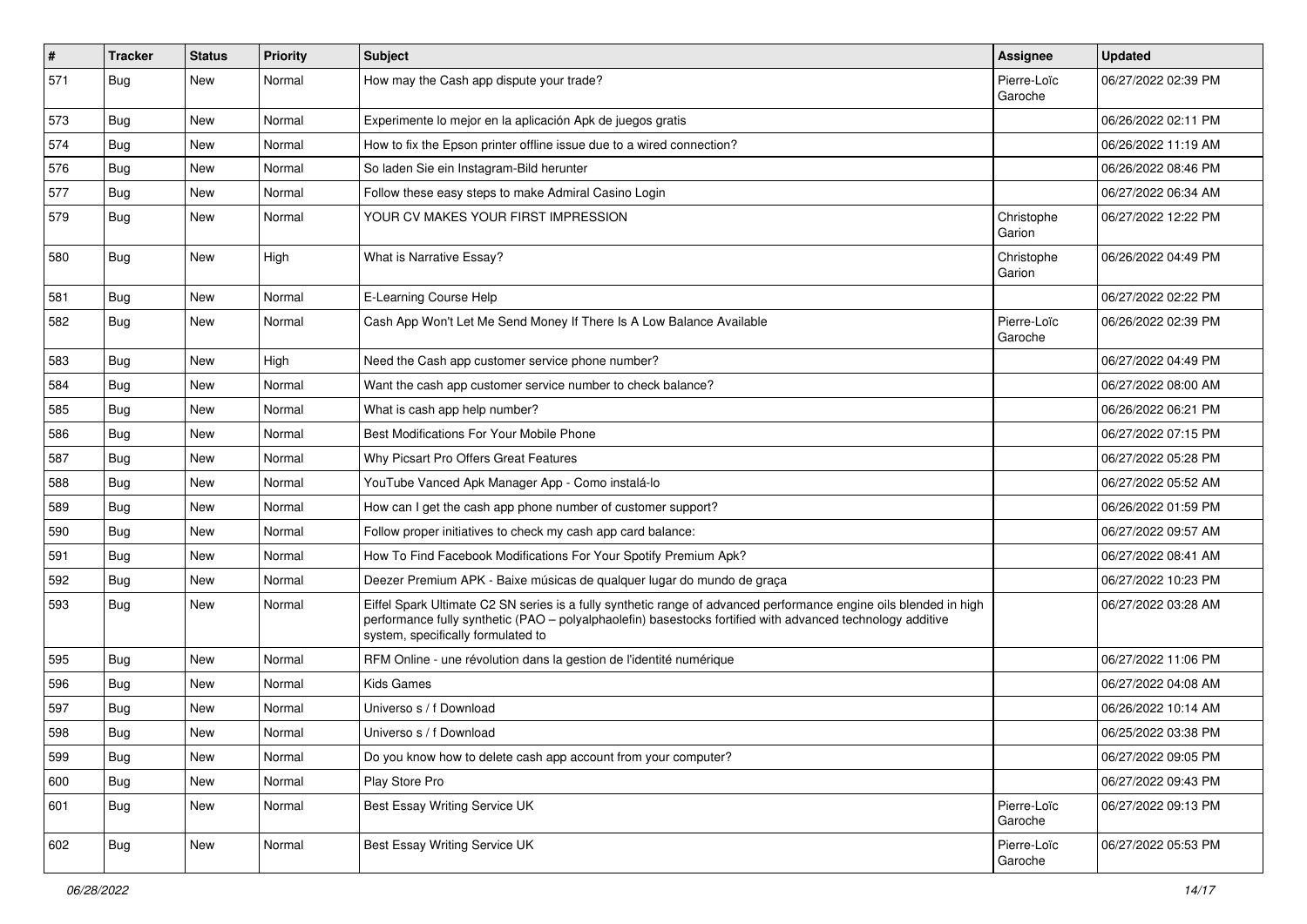| $\vert$ # | <b>Tracker</b> | <b>Status</b> | Priority | Subject                                                                          | Assignee | <b>Updated</b>      |
|-----------|----------------|---------------|----------|----------------------------------------------------------------------------------|----------|---------------------|
| 603       | Bug            | New           | Normal   | Premiere gratuito da lista de IPTV                                               |          | 06/27/2022 01:24 PM |
| 604       | Bug            | New           | Normal   | Idle Game Online                                                                 |          | 06/28/2022 12:15 AM |
| 607       | Bug            | New           | Normal   | Vex 5                                                                            |          | 06/27/2022 11:24 PM |
| 609       | Bug            | <b>New</b>    | High     | Online Trusted Medicine Store in US for Health - Genericmedsupply                |          | 06/27/2022 12:02 PM |
| 612       | Bug            | <b>New</b>    | Normal   | Luxury Slingshot Rental                                                          |          | 06/27/2022 07:36 PM |
| 613       | Bug            | <b>New</b>    | Normal   | Buy Aspadol 100mg Tab Online in US, UK, AU   Erospharmacy                        |          | 06/27/2022 02:16 PM |
| 614       | Bug            | New           | Normal   | Como baixar o MOD APK no celular                                                 |          | 06/27/2022 09:26 AM |
| 615       | Bug            | <b>New</b>    | Normal   | CheapestMedsShop   100% Safe Medicines Online in USA UK & AUS.                   |          | 06/27/2022 02:19 PM |
| 616       | Bug            | <b>New</b>    | Normal   | Buy Anavar Tablets   Anavar For Sale in USA, UK & Australia                      |          | 06/27/2022 02:02 AM |
| 617       | Bug            | New           | Normal   | Buy Vidalista Tablets (Tadalafil) at [\$25 OFF + Free Shipping] Vidalistatablets |          | 06/26/2022 10:11 AM |
| 618       | Bug            | New           | Normal   | Buy Steroids Online with OurMedicnes.com   Best Quality Steroids                 |          | 06/27/2022 06:17 PM |
| 619       | Bug            | New           | Normal   | Online Trusted Medicine Store in US for Health - Genericmedsupply                |          | 06/27/2022 12:12 AM |
| 620       | Bug            | <b>New</b>    | Normal   | Viagra Meds: Fastest & Quick Delivery On Your Doorstep - USA                     |          | 06/27/2022 01:33 PM |
| 621       | Bug            | New           | Normal   | Buy All Modafinil & Armodafinil Tablets @Buy Modafinil US                        |          | 06/27/2022 07:52 PM |
| 622       | <b>Bug</b>     | <b>New</b>    | Normal   | CheapestMedsShop   100% Safe Medicines Online in UK & AUS.                       |          | 06/26/2022 05:27 PM |
| 623       | Bug            | New           | Normal   | Listen to online radio stations for mobile phones                                |          | 06/26/2022 01:20 PM |
| 624       | Bug            | <b>New</b>    | Normal   | Use go with the Driving Directions for your go                                   |          | 06/21/2022 04:54 AM |
| 625       | Bug            | <b>New</b>    | Normal   | The best free online driving directions tool                                     |          | 04/01/2022 09:28 AM |
| 627       | Bug            | New           | Normal   | <b>HELO</b>                                                                      |          | 06/26/2022 06:42 AM |
| 628       | Bug            | New           | Normal   | CV reviewing services!                                                           |          | 06/28/2022 12:17 AM |
| 629       | Bug            | New           | Normal   | How Can I Load Cash App Card at Walmart straight away?                           |          | 06/24/2022 07:55 PM |
| 630       | Bug            | <b>New</b>    | Normal   | How Can I Load Cash App Card at Walmart straight away?                           |          | 06/26/2022 12:04 AM |
| 631       | Bug            | <b>New</b>    | Normal   | How Can I Load Cash App Card at Walmart straight away?                           |          | 06/26/2022 04:07 PM |
| 632       | Bug            | New           | Normal   | CheapestMedsShop   100% Safe Medicines Online in UK & AUS.                       |          | 06/27/2022 02:04 AM |
| 633       | Bug            | New           | Normal   | How i can i solve my issue                                                       |          | 04/01/2022 09:38 AM |
| 634       | Bug            | <b>New</b>    | Normal   | Buy Vidalista Tablets (Tadalafil) at [\$25 OFF + Free Shipping] Vidalistatablets |          | 06/27/2022 07:24 PM |
| 635       | Bug            | New           | Normal   | Buy Steroids Online with OurMedicnes.com   Best Quality Steroids                 |          | 06/26/2022 12:01 AM |
| 636       | Bug            | New           | Normal   | What is the most popular furniture color?                                        |          | 06/25/2022 04:57 PM |
| 638       | Bug            | New           | Normal   | Run 3 game                                                                       |          | 06/26/2022 06:31 AM |
| 639       | Bug            | New           | Normal   | thong tin chinh xac                                                              |          | 06/27/2022 09:48 AM |
| 640       | Bug            | New           | Normal   | play game with me                                                                |          | 06/27/2022 10:32 AM |
| 641       | Bug            | New           | Normal   | Get Best Economics Dissertation Writing Service                                  |          | 06/25/2022 10:04 AM |
| 642       | <b>Bug</b>     | New           | Normal   | thong tin thoi tiet ngay hom nay                                                 |          | 06/27/2022 10:03 AM |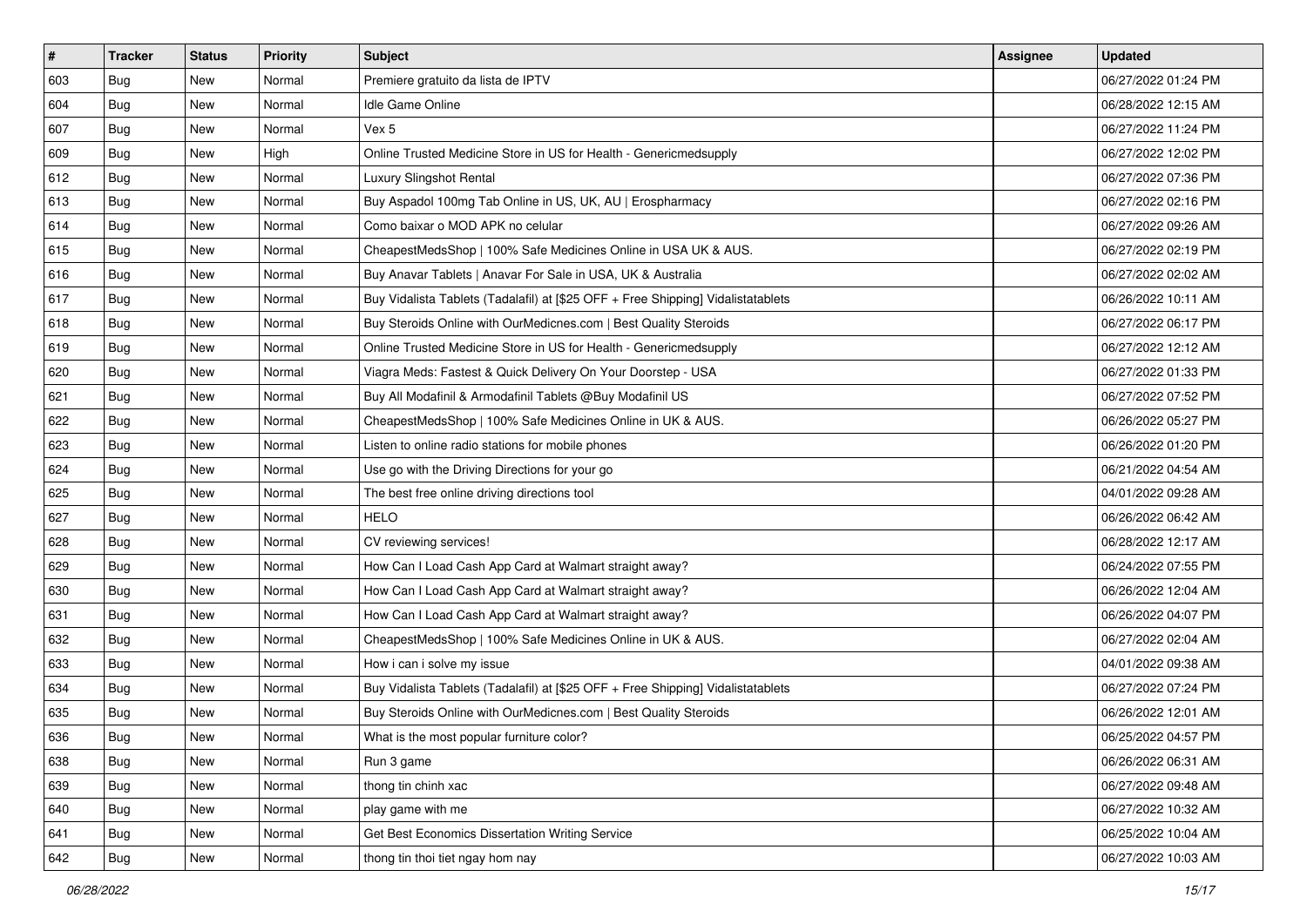| $\pmb{\#}$ | Tracker    | <b>Status</b> | Priority | <b>Subject</b>                                                        | <b>Assignee</b>        | <b>Updated</b>      |
|------------|------------|---------------|----------|-----------------------------------------------------------------------|------------------------|---------------------|
| 643        | Bug        | New           | Normal   | Oreo TV Apk Download                                                  |                        | 06/26/2022 11:50 PM |
| 644        | Bug        | <b>New</b>    | Normal   | <b>TeaTV App Review</b>                                               |                        | 06/27/2022 11:47 AM |
| 645        | Bug        | New           | Normal   | thong tin chinh xac nhat hom nay                                      |                        | 06/26/2022 09:46 PM |
| 650        | <b>Bug</b> | New           | Normal   | <b>Cherries Health Benefits</b>                                       |                        | 06/26/2022 12:57 AM |
| 651        | <b>Bug</b> | New           | Normal   | Salmon Health Benefits                                                |                        | 06/27/2022 12:42 AM |
| 652        | Bug        | New           | Normal   | <b>Sesame Health Benefits</b>                                         |                        | 06/27/2022 08:59 AM |
| 653        | Bug        | <b>New</b>    | Normal   | Jujube (Jinjoles): Properties And Health Benefits                     |                        | 06/27/2022 08:47 AM |
| 655        | Bug        | New           | Normal   | <b>Eggplant Health Benefits</b>                                       |                        | 06/27/2022 03:40 PM |
| 656        | Bug        | <b>New</b>    | Normal   | Kiwi Nutrition Facts And Health Benefits                              |                        | 06/27/2022 06:45 PM |
| 657        | Bug        | <b>New</b>    | Normal   | Coconut Nutrition Facts And Health Benefits                           |                        | 06/27/2022 08:56 AM |
| 658        | <b>Bug</b> | <b>New</b>    | Normal   | Watermelon Nutrition Facts And Health Benefits                        |                        | 06/26/2022 08:33 AM |
| 659        | Bug        | New           | Normal   | Olive Oil Properties And Health Benefits                              |                        | 06/27/2022 06:34 PM |
| 660        | <b>Bug</b> | <b>New</b>    | Normal   | Anchovies Nutrition Facts And Health Benefits                         |                        | 04/01/2022 09:40 AM |
| 661        | Bug        | <b>New</b>    | Normal   | Turbo VPN MOD APK Download                                            |                        | 06/27/2022 07:18 PM |
| 662        | Bug        | <b>New</b>    | Normal   | Oreo TV Download - The Easiest Way to Watch Live TV                   |                        | 06/27/2022 03:14 PM |
| 663        | Bug        | <b>New</b>    | Normal   | Know how the Cash app twitches words in a detailed way.               | Pierre-Loïc<br>Garoche | 05/22/2022 05:44 PM |
| 664        | Bug        | <b>New</b>    | Normal   | Tea TV Apk Download - The Best Way to Watch Movies Offline            |                        | 06/26/2022 12:59 PM |
| 666        | Bug        | <b>New</b>    | Normal   | 470+ pages à colorier de Noël                                         |                        | 06/26/2022 04:55 PM |
| 667        | Bug        | <b>New</b>    | Normal   | What Is a Ringtone?                                                   |                        | 06/27/2022 07:34 AM |
| 668        | <b>Bug</b> | <b>New</b>    | Normal   | Get to know Cash App Refund Process here                              |                        | 06/27/2022 02:38 PM |
| 670        | Bug        | <b>New</b>    | Normal   | JTWhatsApp Apk - The New and Improved WhatsApp                        |                        | 06/17/2022 04:36 PM |
| 671        | <b>Bug</b> | New           | Normal   | Hot games                                                             | Pierre-Loïc<br>Garoche | 06/27/2022 07:40 AM |
| 672        | Bug        | <b>New</b>    | Normal   | The easiest way to delete ringtones on iPhone                         |                        | 06/27/2022 03:38 AM |
| 673        | <b>Bug</b> | <b>New</b>    | Normal   | Learn the basics of pixel art - Clear grid                            |                        | 06/27/2022 05:06 PM |
| 674        | Bug        | New           | Normal   | The best game in 2021                                                 | Pierre-Loïc<br>Garoche | 06/26/2022 03:10 PM |
| 675        | Bug        | New           | Normal   | What Are Smart Tactics To Fix Cash App Transfer Failed Hurdles?       |                        | 06/27/2022 09:51 AM |
| 676        | Bug        | New           | Normal   | Does Facebook customer service live chat allow to speak with someone? |                        | 04/01/2022 09:39 AM |
| 677        | Bug        | New           | Normal   | Logo Design Services Near Me                                          |                        | 06/27/2022 07:18 PM |
| 678        | Bug        | New           | Normal   | How to be a winner in buidnow gg                                      |                        | 06/27/2022 04:47 PM |
| 679        | Bug        | New           | Normal   | Word Finder helps you to play word games better                       |                        | 04/01/2022 09:34 AM |
| 682        | <b>Bug</b> | New           | Normal   | Does Facebook customer service live chat allow to speak with someone? |                        | 06/27/2022 05:19 PM |